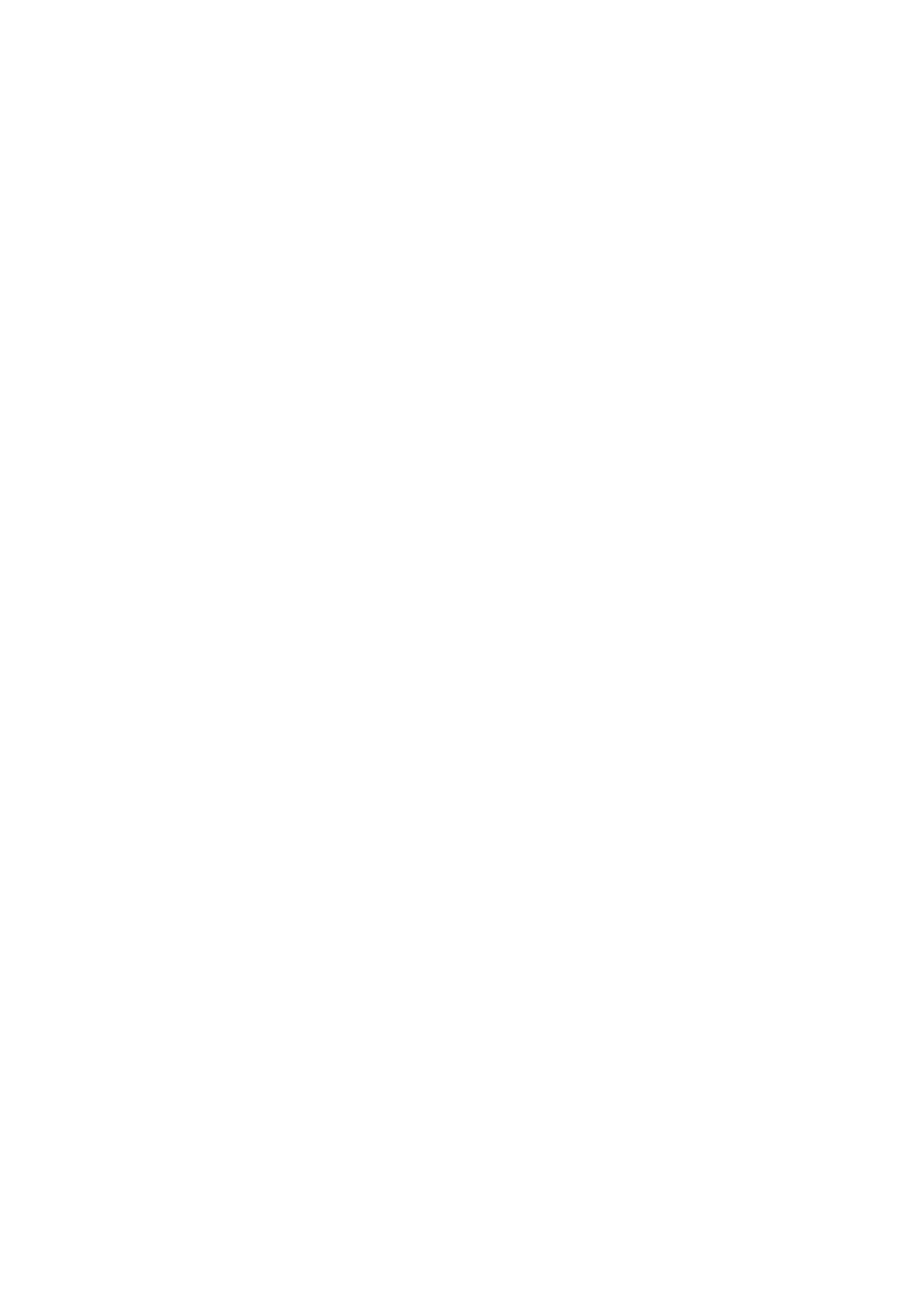## **Table of Contents**

| Preface                                                                                                                                                                                                                                                                                                                                                                                                                                                                   |  |  |  |  |  | 1              |
|---------------------------------------------------------------------------------------------------------------------------------------------------------------------------------------------------------------------------------------------------------------------------------------------------------------------------------------------------------------------------------------------------------------------------------------------------------------------------|--|--|--|--|--|----------------|
| About This Document.                                                                                                                                                                                                                                                                                                                                                                                                                                                      |  |  |  |  |  | $\mathbf{1}$   |
| More Information<br>and the contract of the contract of the contract of the contract of the contract of the contract of the contract of                                                                                                                                                                                                                                                                                                                                   |  |  |  |  |  | $\mathbf{1}$   |
| $\mathcal{A}^{\mathcal{A}}$ . The set of the set of the set of the set of the set of the set of the set of the set of the set of the set of the set of the set of the set of the set of the set of the set of the set of the set of the s<br>1 Introduction.                                                                                                                                                                                                              |  |  |  |  |  | $\mathbf{1}$   |
|                                                                                                                                                                                                                                                                                                                                                                                                                                                                           |  |  |  |  |  | $\mathbf{1}$   |
| $1.2$ Benefits                                                                                                                                                                                                                                                                                                                                                                                                                                                            |  |  |  |  |  | $\overline{c}$ |
| $\mathcal{L}^{\mathcal{A}}$ . The set of the set of the set of the set of $\mathcal{A}$<br>2 Hello World Example                                                                                                                                                                                                                                                                                                                                                          |  |  |  |  |  | $\overline{3}$ |
|                                                                                                                                                                                                                                                                                                                                                                                                                                                                           |  |  |  |  |  | $\overline{3}$ |
| 2.2 Translating Schema to $C++$ .                                                                                                                                                                                                                                                                                                                                                                                                                                         |  |  |  |  |  | 5              |
| 2.3 Implementing Application Logic (2.3 Implementing Application Logic                                                                                                                                                                                                                                                                                                                                                                                                    |  |  |  |  |  | $\overline{7}$ |
| 2.4 Compiling and Running (a) and the contract of the contract of the contract of the contract of the contract of the contract of the contract of the contract of the contract of the contract of the contract of the contract                                                                                                                                                                                                                                            |  |  |  |  |  | $\overline{7}$ |
| 2.5 Adding Serialization                                                                                                                                                                                                                                                                                                                                                                                                                                                  |  |  |  |  |  | 8              |
|                                                                                                                                                                                                                                                                                                                                                                                                                                                                           |  |  |  |  |  | 11             |
| 2.7 Generating Documentation                                                                                                                                                                                                                                                                                                                                                                                                                                              |  |  |  |  |  | 13             |
| 3 Overall Mapping Configuration                                                                                                                                                                                                                                                                                                                                                                                                                                           |  |  |  |  |  | 15             |
| $3.1 \text{ C++ Standard}$ .                                                                                                                                                                                                                                                                                                                                                                                                                                              |  |  |  |  |  | 16             |
| 3.2 Character Type and Encoding                                                                                                                                                                                                                                                                                                                                                                                                                                           |  |  |  |  |  | 16             |
| 3.3 Support for Polymorphism                                                                                                                                                                                                                                                                                                                                                                                                                                              |  |  |  |  |  | 16             |
| 3.4 Namespace Mapping                                                                                                                                                                                                                                                                                                                                                                                                                                                     |  |  |  |  |  | 17             |
|                                                                                                                                                                                                                                                                                                                                                                                                                                                                           |  |  |  |  |  | 17             |
| 4 Working with Object Models                                                                                                                                                                                                                                                                                                                                                                                                                                              |  |  |  |  |  | 18             |
| 4.1 Attribute and Element Cardinalities                                                                                                                                                                                                                                                                                                                                                                                                                                   |  |  |  |  |  | 20             |
| 4.2 Accessing the Object Model (a) a contract to the contract of the Object Model (a) a contract of the contract of the contract of the contract of the contract of the contract of the contract of the contract of the contra                                                                                                                                                                                                                                            |  |  |  |  |  | 23             |
|                                                                                                                                                                                                                                                                                                                                                                                                                                                                           |  |  |  |  |  | 24             |
| 4.3 Modifying the Object Model<br>4.4 Creating the Object Model from Scratch<br>4.4 Creating the Object Model from Scratch                                                                                                                                                                                                                                                                                                                                                |  |  |  |  |  | 26             |
| 4.5 Mapping for the Built-in XML Schema Types                                                                                                                                                                                                                                                                                                                                                                                                                             |  |  |  |  |  | 29             |
| $\mathcal{L}(\mathcal{L}(\mathcal{L}(\mathcal{L}(\mathcal{L}(\mathcal{L}(\mathcal{L}(\mathcal{L}(\mathcal{L}(\mathcal{L}(\mathcal{L}(\mathcal{L}(\mathcal{L}(\mathcal{L}(\mathcal{L}(\mathcal{L}(\mathcal{L}(\mathcal{L}(\mathcal{L}(\mathcal{L}(\mathcal{L}(\mathcal{L}(\mathcal{L}(\mathcal{L}(\mathcal{L}(\mathcal{L}(\mathcal{L}(\mathcal{L}(\mathcal{L}(\mathcal{L}(\mathcal{L}(\mathcal{L}(\mathcal{L}(\mathcal{L}(\mathcal{L}(\mathcal{L}(\mathcal{$<br>5 Parsing. |  |  |  |  |  | 32             |
| 5.1 XML Schema Validation and Searching                                                                                                                                                                                                                                                                                                                                                                                                                                   |  |  |  |  |  | 33             |
| 5.2 Error Handling                                                                                                                                                                                                                                                                                                                                                                                                                                                        |  |  |  |  |  | 35             |
| $\mathcal{L}^{\mathcal{A}}$ . The contribution of the contribution of the contribution of<br>6 Serialization                                                                                                                                                                                                                                                                                                                                                              |  |  |  |  |  | 36             |
| 6.1 Namespace and Schema Information                                                                                                                                                                                                                                                                                                                                                                                                                                      |  |  |  |  |  | 37             |
| 6.2 Error Handling<br>$\mathcal{L}(\mathcal{A})$ . The $\mathcal{L}(\mathcal{A})$                                                                                                                                                                                                                                                                                                                                                                                         |  |  |  |  |  | 38             |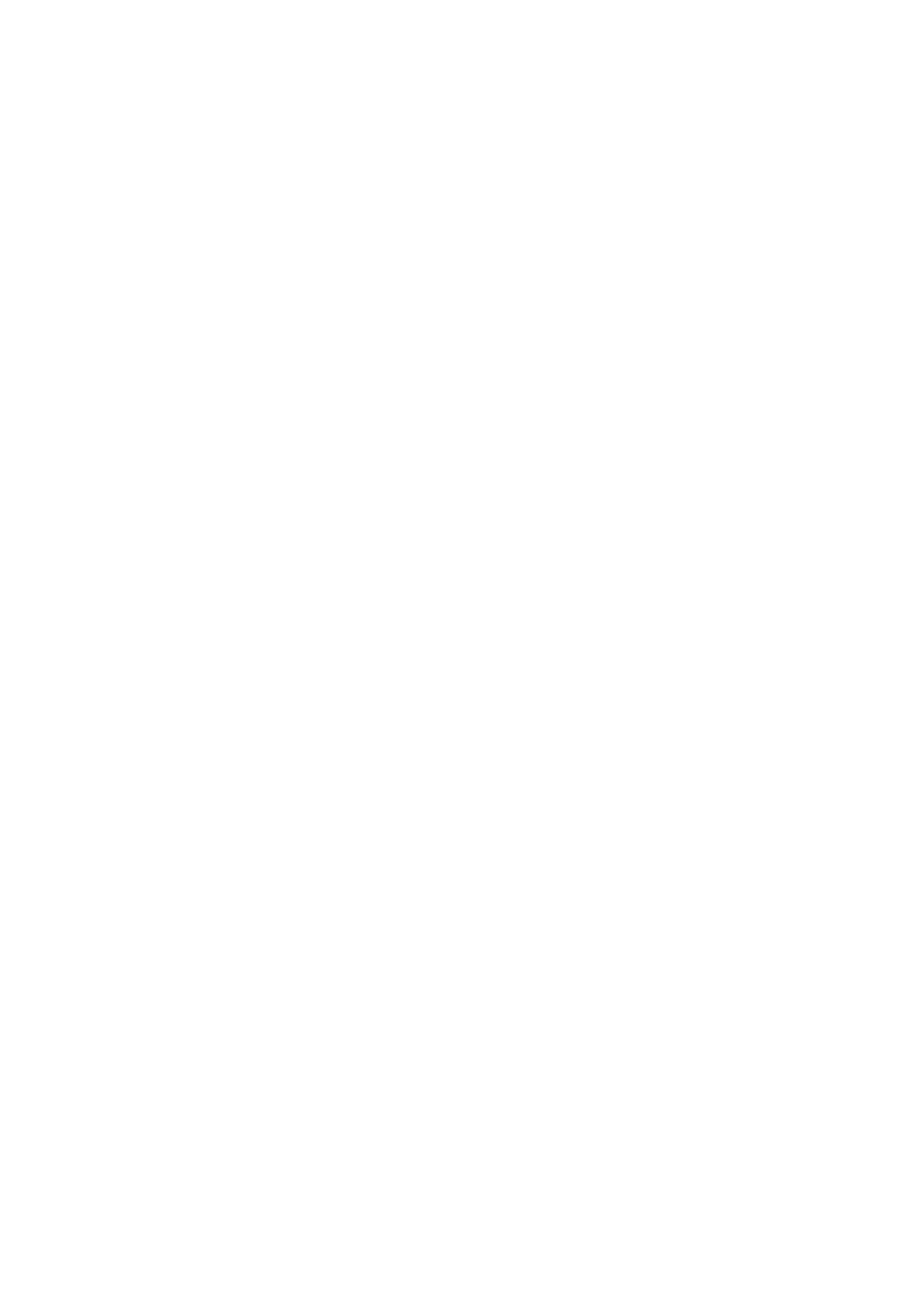## <span id="page-4-0"></span>**Preface**

#### <span id="page-4-1"></span>**About This Document**

The goal of this document is to provide you with an understanding of the  $C++/T$ ree programming model and allow you to efficiently evaluate XSD against your project's technical requirements. As such, this document is intended for C++ developers and software architects who are looking for an XML processing solution. For a more in-depth description of the C++/Tree mapping refer to the [C++/Tree Mapping User Manual.](http://www.codesynthesis.com/projects/xsd/documentation/cxx/tree/manual/)

Prior experience with XML and C++ is required to understand this document. Basic understanding of XML Schema is advantageous but not expected or required.

#### <span id="page-4-2"></span>**More Information**

Beyond this guide, you may also find the following sources of information useful:

- C++/Tree Mapping User Manual
- C++/Tree Mapping Customization Guide
- [C++/Tree Mapping Frequently Asked Questions \(FAQ\)](http://wiki.codesynthesis.com/Tree/FAQ)
- [XSD Compiler Command Line Manual](http://www.codesynthesis.com/projects/xsd/documentation/xsd.xhtml)
- The examples/cxx/tree/ directory in the XSD distribution contains a collection of examples and a README file with an overview of each example.
- The README file in the XSD distribution explains how to compile the examples on various platforms.
- The [xsd-users](http://www.codesynthesis.com/mailman/listinfo/xsd-users) mailing list is the place to ask technical questions about XSD and the C++/Parser mapping. Furthermore, the [archives](http://www.codesynthesis.com/pipermail/xsd-users/) may already have answers to some of your questions.

## <span id="page-4-3"></span>**1 Introduction**

Welcome to CodeSynthesis XSD and the C++/Tree mapping. XSD is a cross-platform W3C XML Schema to C++ data binding compiler. C++/Tree is a W3C XML Schema to C++ mapping that represents the data stored in XML as a statically-typed, vocabulary-specific object model.

## <span id="page-4-4"></span>**1.1 Mapping Overview**

Based on a formal description of an XML vocabulary (schema), the C++/Tree mapping produces a tree-like data structure suitable for in-memory processing. The core of the mapping consists of C++ classes that constitute the object model and are derived from types defined in XML Schema as well as XML parsing and serialization code.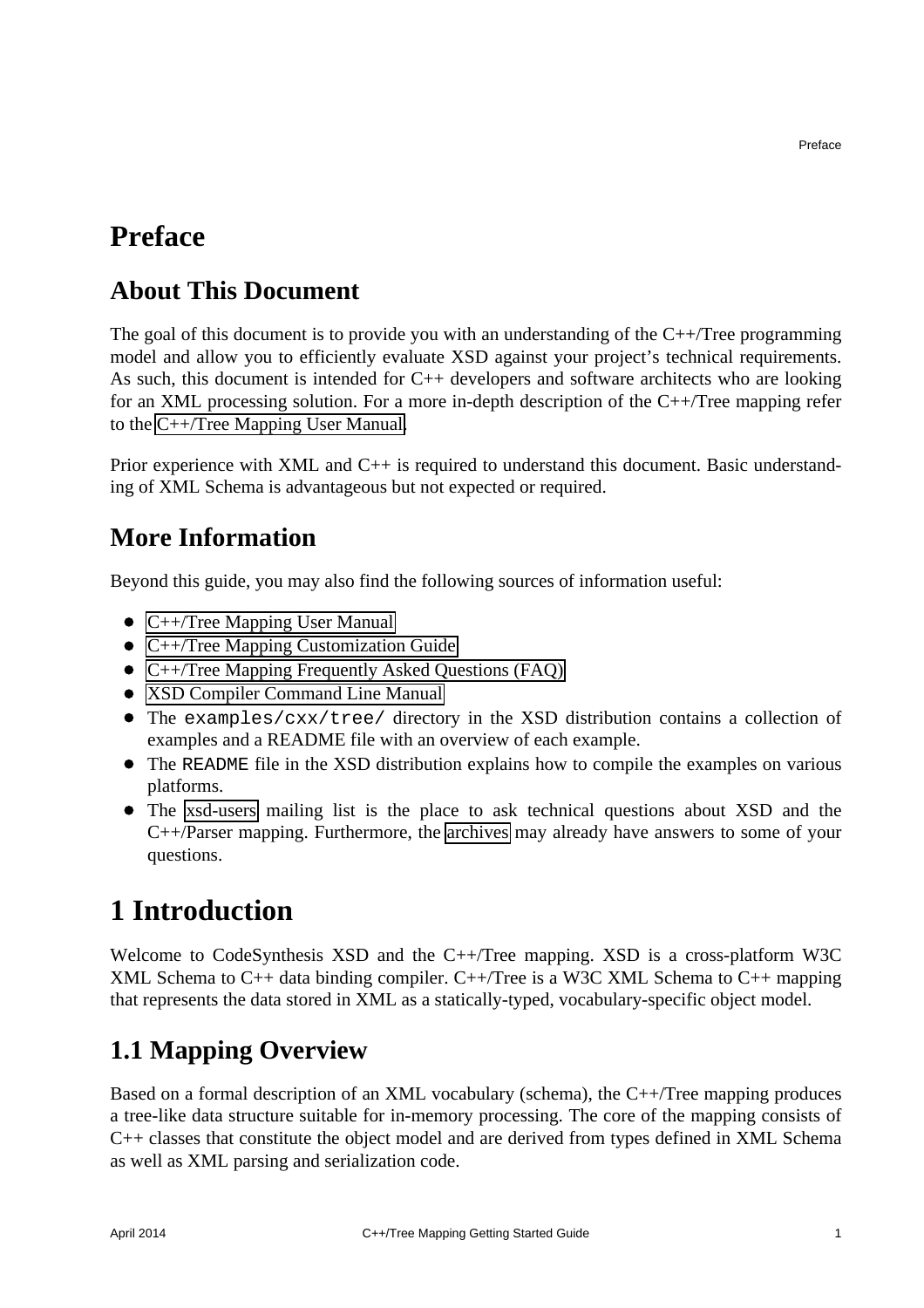1.2 Benefits

Besides the core features, C++/Tree provide a number of additional mapping elements that can be useful in some applications. These include serialization and extraction to/from formats others than XML, such as unstructured text (useful for debugging) and binary representations such as XDR and CDR for high-speed data processing as well as automatic documentation generation. The C++/Tree mapping also provides a wide range of mechanisms for controlling and customizing the generated code.

A typical application that uses C++/Tree for XML processing usually performs the following three steps: it first reads (parses) an XML document to an in-memory object model, it then performs some useful computations on that object model which may involve modification of the model, and finally it may write (serialize) the modified object model back to XML.

The next chapter presents a simple application that performs these three steps. The following chapters show how to use the C++/Tree mapping in more detail.

#### <span id="page-5-0"></span>**1.2 Benefits**

Traditional XML access APIs such as Document Object Model (DOM) or Simple API for XML (SAX) have a number of drawbacks that make them less suitable for creating robust and maintainable XML processing applications. These drawbacks include:

- Generic representation of XML in terms of elements, attributes, and text forces an application developer to write a substantial amount of bridging code that identifies and transforms pieces of information encoded in XML to a representation more suitable for consumption by the application logic.
- String-based flow control defers error detection to runtime. It also reduces code readability and maintainability.
- Lack of type safety because the data is represented as text.
- Resulting applications are hard to debug, change, and maintain.

In contrast, statically-typed, vocabulary-specific object model produced by the C++/Tree mapping allows you to operate in your domain terms instead of the generic elements, attributes, and text. Static typing helps catch errors at compile-time rather than at run-time. Automatic code generation frees you for more interesting tasks (such as doing something useful with the information stored in the XML documents) and minimizes the effort needed to adapt your applications to changes in the document structure. To summarize, the C++/Tree object model has the following key advantages over generic XML access APIs:

- **Ease of use.** The generated code hides all the complexity associated with parsing and serializing XML. This includes navigating the structure and converting between the text representation and data types suitable for manipulation by the application logic.
- **Natural representation.** The object representation allows you to access the XML data using your domain vocabulary instead of generic elements, attributes, and text.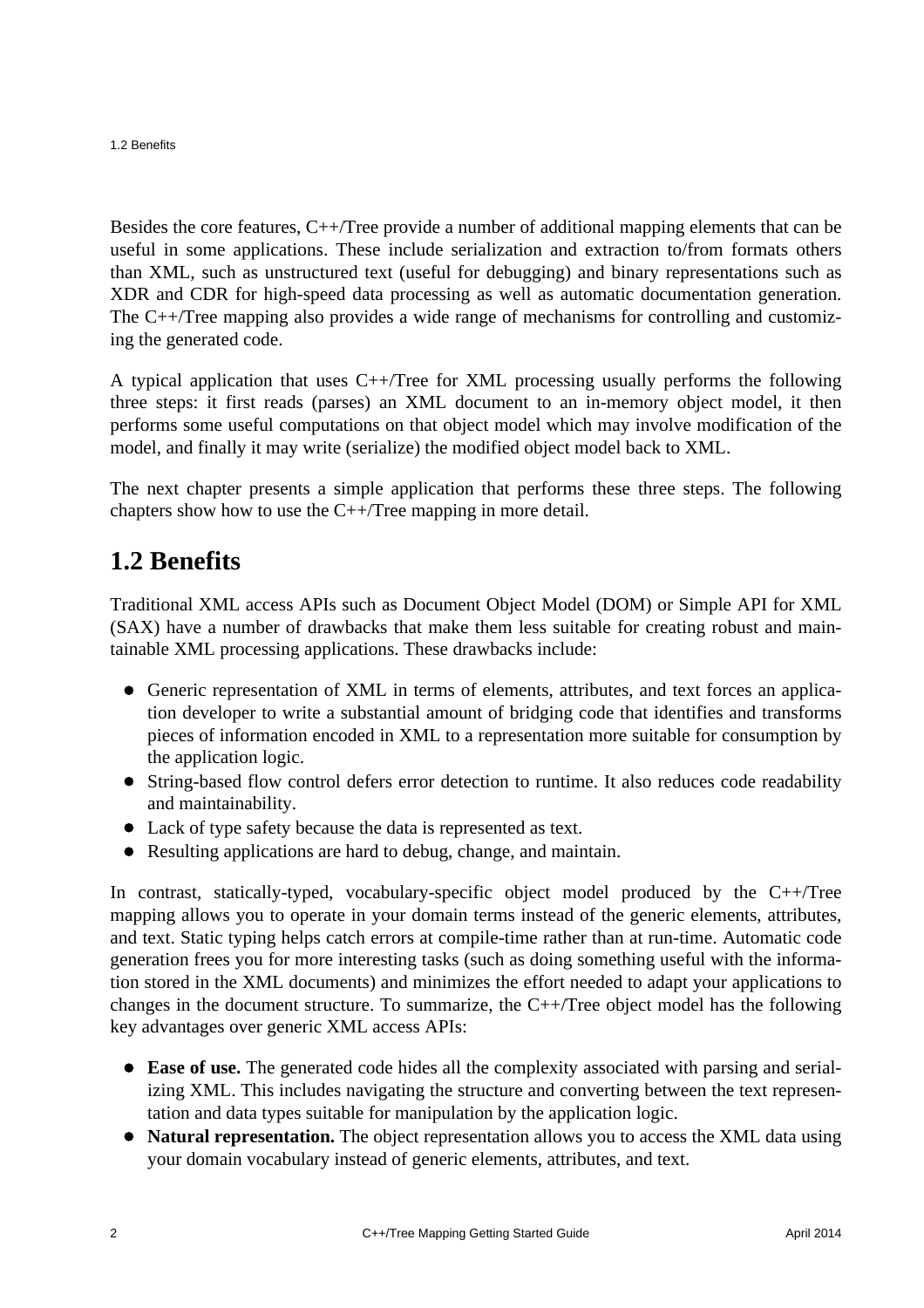- **Concise code.** With the object representation the application implementation is simpler and thus easier to read and understand.
- Safety. The generated object model is statically typed and uses functions instead of strings to access the information. This helps catch programming errors at compile-time rather than at runtime.
- **Maintainability.** Automatic code generation minimizes the effort needed to adapt the application to changes in the document structure. With static typing, the C++ compiler can pin-point the places in the client code that need to be changed.
- **Compatibility.** Sequences of elements are represented in the object model as containers conforming to the standard  $C_{++}$  sequence requirements. This makes it possible to use standard C++ algorithms on the object representation and frees you from learning yet another container interface, as is the case with DOM.
- **Efficiency.** If the application makes repetitive use of the data extracted from XML, then the C++/Tree object model is more efficient because the navigation is performed using function calls rather than string comparisons and the XML data is extracted only once. Furthermore, the runtime memory usage is reduced due to more efficient data storage (for instance, storing numeric data as integers instead of strings) as well as the static knowledge of cardinality constraints.

## <span id="page-6-0"></span>**2 Hello World Example**

In this chapter we will examine how to parse, access, modify, and serialize a very simple XML document using the XSD-generated C++/Tree object model. The code presented in this chapter is based on the hello example which can be found in the examples/cxx/tree/ directory of the XSD distribution.

#### <span id="page-6-1"></span>**2.1 Writing XML Document and Schema**

First, we need to get an idea about the structure of the XML documents we are going to process. Our hello.xml, for example, could look like this:

```
<?xml version="1.0"?>
<hello>
   <greeting>Hello</greeting>
   <name>sun</name>
   <name>moon</name>
   <name>world</name>
```
</hello>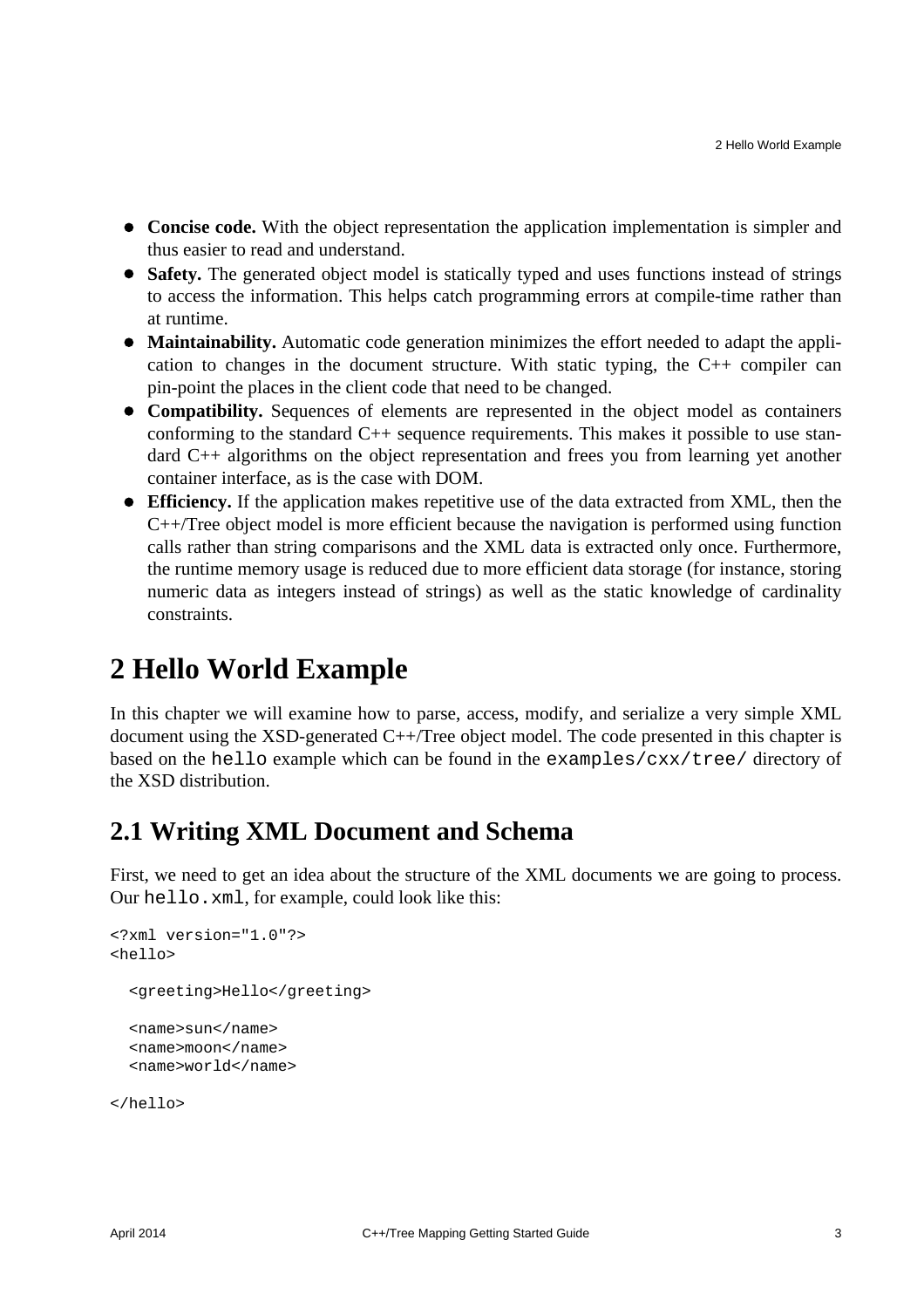2.1 Writing XML Document and Schema

Then we can write a description of the above XML in the XML Schema language and save it into hello.xsd:

```
<?xml version="1.0"?>
<xs:schema xmlns:xs="http://www.w3.org/2001/XMLSchema">
   <xs:complexType name="hello_t">
     <xs:sequence>
       <xs:element name="greeting" type="xs:string"/>
       <xs:element name="name" type="xs:string" maxOccurs="unbounded"/>
     </xs:sequence>
   </xs:complexType>
   <xs:element name="hello" type="hello_t"/>
</xs:schema>
```
Even if you are not familiar with XML Schema, it should be easy to connect declarations in hello.xsd to elements in hello.xml. The hello  $t$  type is defined as a sequence of the nested greeting and name elements. Note that the term sequence in XML Schema means that elements should appear in a particular order as opposed to appearing multiple times. The name element has its maxOccurs property set to unbounded which means it can appear multiple times in an XML document. Finally, the globally-defined hello element prescribes the root element for our vocabulary. For an easily-approachable introduction to XML Schema refer to [XML Schema Part 0: Primer.](http://www.w3.org/TR/xmlschema-0/)

The above schema is a specification of our XML vocabulary; it tells everybody what valid documents of our XML-based language should look like. We can also update our hello.xml to include the information about the schema so that XML parsers can validate our document:

```
<?xml version="1.0"?>
<hello xmlns:xsi="http://www.w3.org/2001/XMLSchema-instance"
        xsi:noNamespaceSchemaLocation="hello.xsd">
  <greeting>Hello</greeting>
  <name>sun</name>
  <name>moon</name>
  <name>world</name>
```
</hello>

The next step is to compile the schema to generate the object model and parsing functions.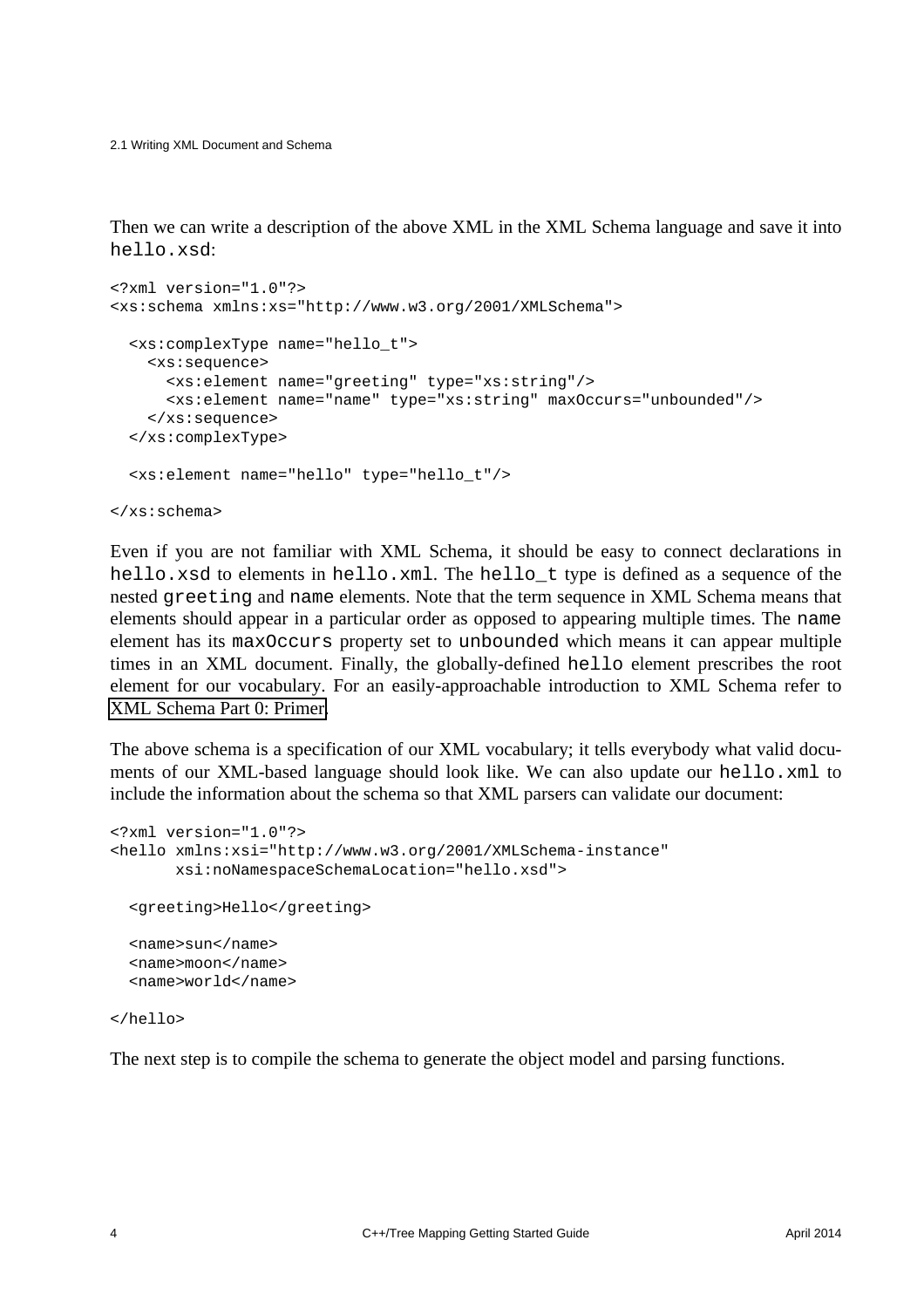#### <span id="page-8-0"></span>**2.2 Translating Schema to C++**

Now we are ready to translate our hello.xsd to C++. To do this we invoke the XSD compiler from a terminal (UNIX) or a command prompt (Windows):

```
$ xsd cxx-tree hello.xsd
```
The XSD compiler produces two  $C_{++}$  files: hello.hxx and hello.cxx. The following code fragment is taken from hello.hxx; it should give you an idea about what gets generated:

```
class hello_t
{
public:
   // greeting
   //
   typedef xml_schema::string greeting_type;
   const greeting_type&
   greeting () const;
   greeting_type&
   greeting ();
   void
   greeting (const greeting_type& x);
   // name
   //
  typedef xml schema::string name type;
   typedef xsd::sequence<name_type> name_sequence;
   typedef name_sequence::iterator name_iterator;
   typedef name_sequence::const_iterator name_const_iterator;
   const name_sequence&
   name () const;
   name_sequence&
   name ();
   void
   name (const name_sequence& s);
   // Constructor.
   //
   hello_t (const greeting_type&);
   ...
};
```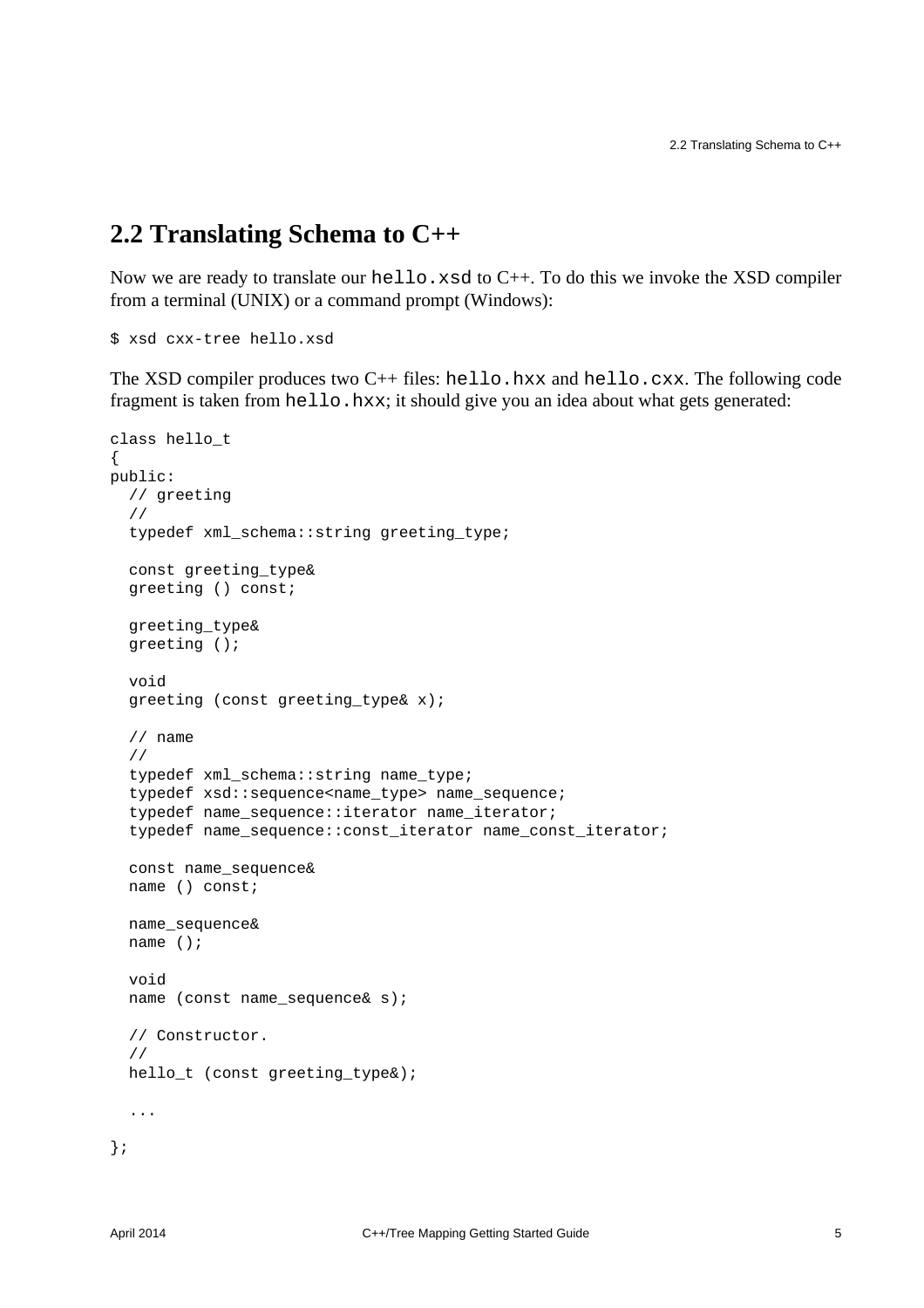```
std::auto ptr<hello t>
hello (const std::string& uri);
std::auto ptr<hello t>
hello (std::istream&);
```
The hello\_t C++ class corresponds to the hello\_t XML Schema type. For each element in this type a set of C++ type definitions as well as accessor and modifier functions are generated inside the hello  $\pm$  class. Note that the type definitions and member functions for the greeting and name elements are different because of the cardinality differences between these two elements (greeting is a required single element and name is a sequence of elements).

The  $xml\_schema::string$  type used in the type definitions is a C++ class provided by the XSD runtime that corresponds to built-in XML Schema type string. The xml\_schema::string is based on std::string and can be used as such. Similarly, the sequence class template that is used in the name\_sequence type definition is based on and has the same interface as  $std:vector$ . The mapping between the built-in XML Schema types and C++ types is described in more detail in [Section 4.5, "Mapping for the Built-in XML Schema](#page-32-0)  [Types".](#page-32-0) The hello t class also includes a constructor with an initializer for the required greeting element as its argument.

The hello overloaded global functions correspond to the hello global element in XML Schema. A global element in XML Schema is a valid document root. By default XSD generated a set of parsing functions for each global element defined in XML Schema (this can be overridden with the  $--root$ -element-\* options). Parsing functions return a dynamically allocated object model as an automatic pointer. The actual pointer used depends on the C++ standard selected. For C++98 it is std::auto ptr as shown above. For C++11 it is std::unique ptr. For example, if we modify our XSD compiler invocation to select C++11:

\$ xsd cxx-tree --std c++11 hello.xsd

Then the parsing function signatures will become:

```
std::unique_ptr<hello_t>
hello (const std::string& uri);
std::unique_ptr<hello_t>
hello (std::istream&);
```
For more information on parsing functions see [Chapter 5, "Parsing".](#page-35-0)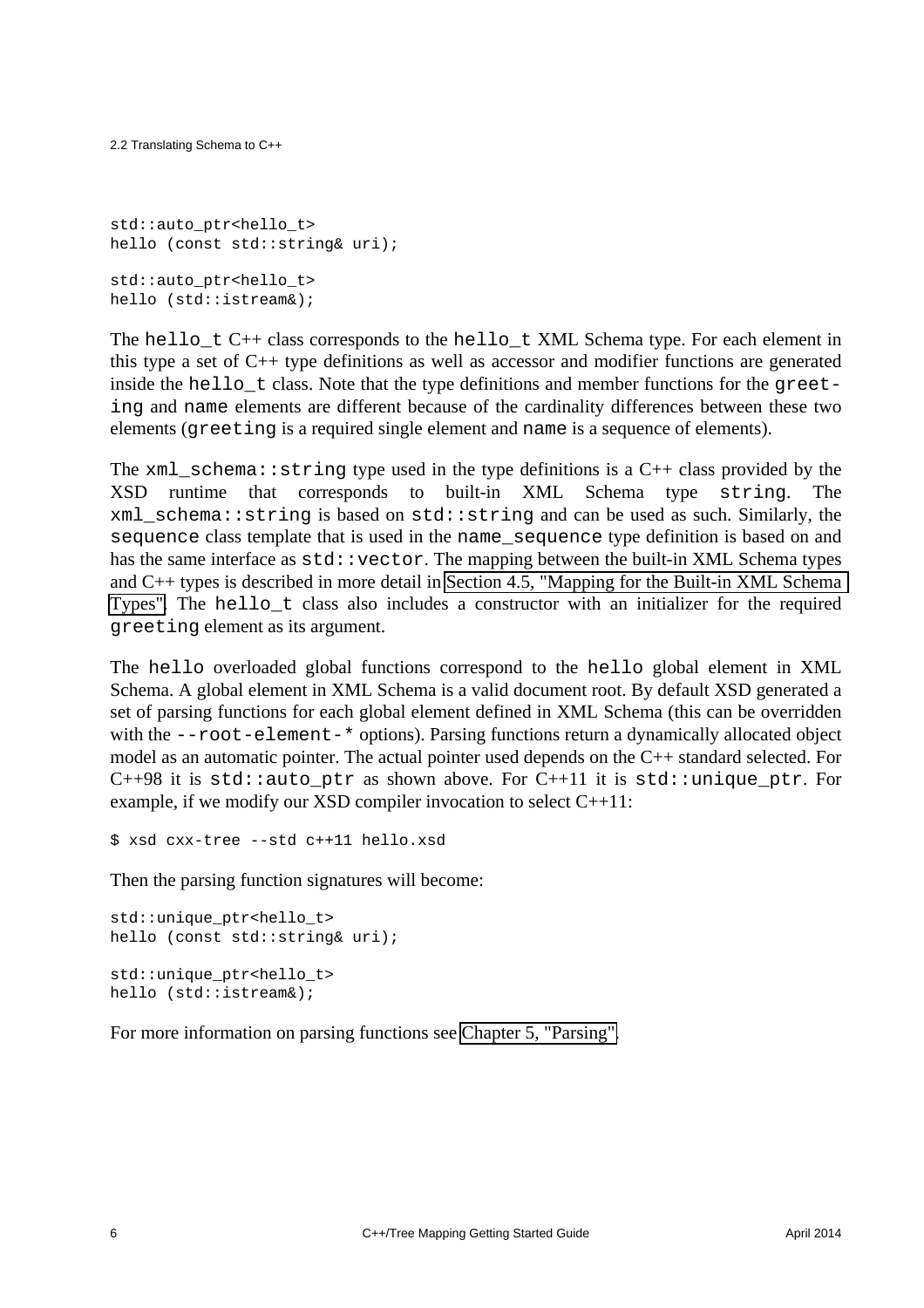## <span id="page-10-0"></span>**2.3 Implementing Application Logic**

At this point we have all the parts we need to do something useful with the information stored in our XML document:

```
#include <iostream>
#include "hello.hxx"
using namespace std;
int
main (int argc, char* argv[])
{
   try
   {
     auto_ptr<hello_t> h (hello (argv[1]));
     for (hello_t::name_const_iterator i (h->name ().begin ());
         i := h->name ().end ();
         ++i) {
       cerr << h->greeting () << ", " << *i << "!" << endl;
     }
   }
   catch (const xml_schema::exception& e)
   {
    cerr << e << endl;
     return 1;
   }
}
```
The first part of our application calls one of the parsing functions to parser an XML file specified in the command line. We then use the returned object model to iterate over names and print a greeting line for each of them. Finally, we catch and print the xml\_schema::exception exception in case something goes wrong. This exception is the root of the exception hierarchy used by the XSD-generated code.

## <span id="page-10-1"></span>**2.4 Compiling and Running**

After saving our application from the previous section in driver.cxx, we are ready to compile our first program and run it on the test XML document. On a UNIX system this can be done with the following commands: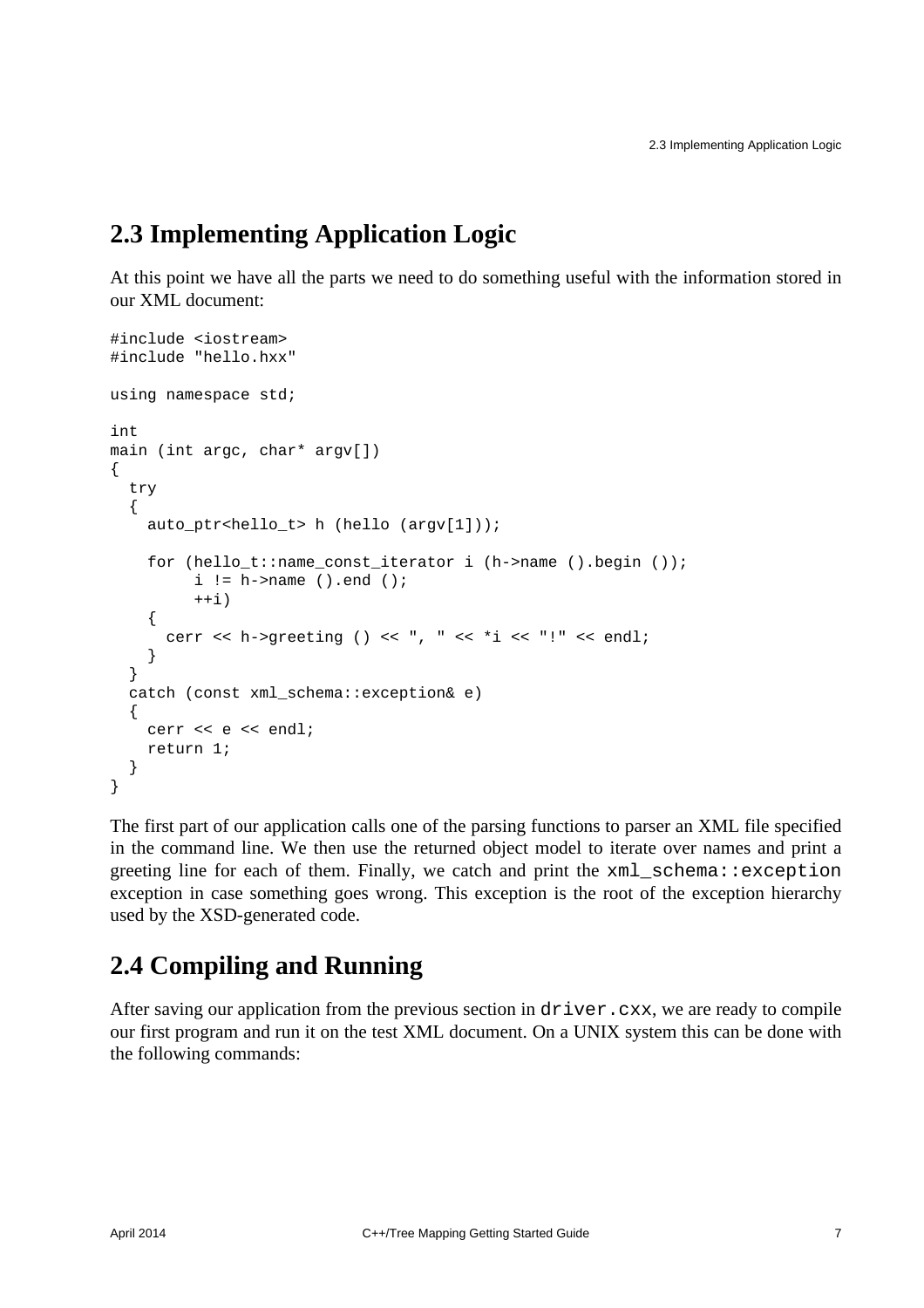```
$ c++ -I.../libxsd -c driver.cxx hello.cxx
$ c++ -o driver driver.o hello.o -lxerces-c
$ ./driver hello.xml
Hello, sun!
Hello, moon!
Hello, world!
```
Here .../libxsd represents the path to the libxsd directory in the XSD distribution. Note also that we are required to link our application with the Xerces-C++ library because the generated code uses it as the underlying XML parser.

#### <span id="page-11-0"></span>**2.5 Adding Serialization**

While parsing and accessing the XML data may be everything you need, there are applications that require creating new or modifying existing XML documents. By default XSD does not produce serialization code. We will need to request it with the --generate-serialization options:

\$ xsd cxx-tree --generate-serialization hello.xsd

If we now examine the generated hello.hxx file, we will find a set of overloaded serialization functions, including the following version:

```
void
hello (std::ostream&,
        const hello_t&,
       const xml schema::namespace infomap& =
          xml_schema::namespace_infomap ());
```
Just like with parsing functions, XSD generates serialization functions for each global element unless instructed otherwise with one of the  $--root$ -element-\* options. For more information on serialization functions see [Chapter 6, "Serialization".](#page-39-0)

We first examine an application that modifies an existing object model and serializes it back to XML:

```
#include <iostream>
#include "hello.hxx"
using namespace std;
int
main (int argc, char* argv[])
{
   try
   {
     auto_ptr<hello_t> h (hello (argv[1]));
```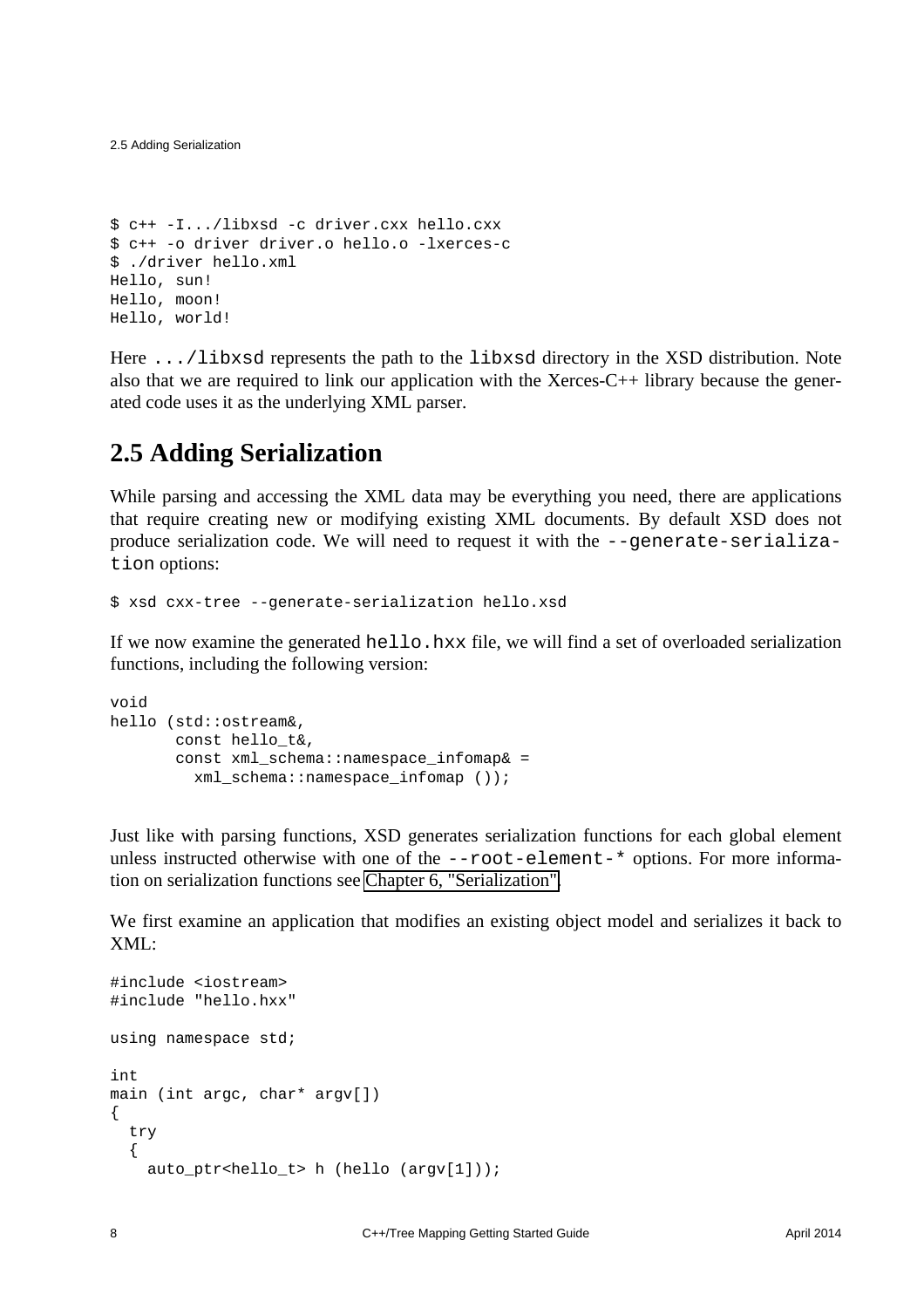```
 // Change the greeting phrase.
   //
   h->greeting ("Hi");
   // Add another entry to the name sequence.
   //
   h->name ().push_back ("mars");
   // Serialize the modified object model to XML.
   //
  xml schema::namespace infomap map;
  map[ ""].name = "";
   map[""].schema = "hello.xsd";
  hello (cout, *h, map);
 }
 catch (const xml_schema::exception& e)
 {
   cerr << e << endl;
   return 1;
 }
```
First, our application parses an XML document and obtains its object model as in the previous example. Then it changes the greeting string and adds another entry to the list of names. Finally, it serializes the object model back to XML by calling the serialization function.

The first argument we pass to the serialization function is cout which results in the XML being written to the standard output for us to inspect. We could have also written the result to a file or memory buffer by creating an instance of std::ofstream or std::ostringstream and passing it instead of cout. The second argument is the object model we want to serialize. The final argument is an optional namespace information map for our vocabulary. It captures information such as namespaces, namespace prefixes to which they should be mapped, and schemas associated with these namespaces. If we don't provide this argument then generic namespace prefixes (p1, p2, etc.) will be automatically assigned to XML namespaces and no schema information will be added to the resulting document (see [Chapter 6, "Serialization"](#page-39-0) for details). In our case, the prefix (map key) and namespace name are empty because our vocabulary does not use XML namespaces.

If we now compile and run this application we will see the output as shown in the following listing:

```
<?xml version="1.0"?>
<hello xmlns:xsi="http://www.w3.org/2001/XMLSchema-instance"
        xsi:noNamespaceSchemaLocation="hello.xsd">
  <greeting>Hi</greeting>
```
}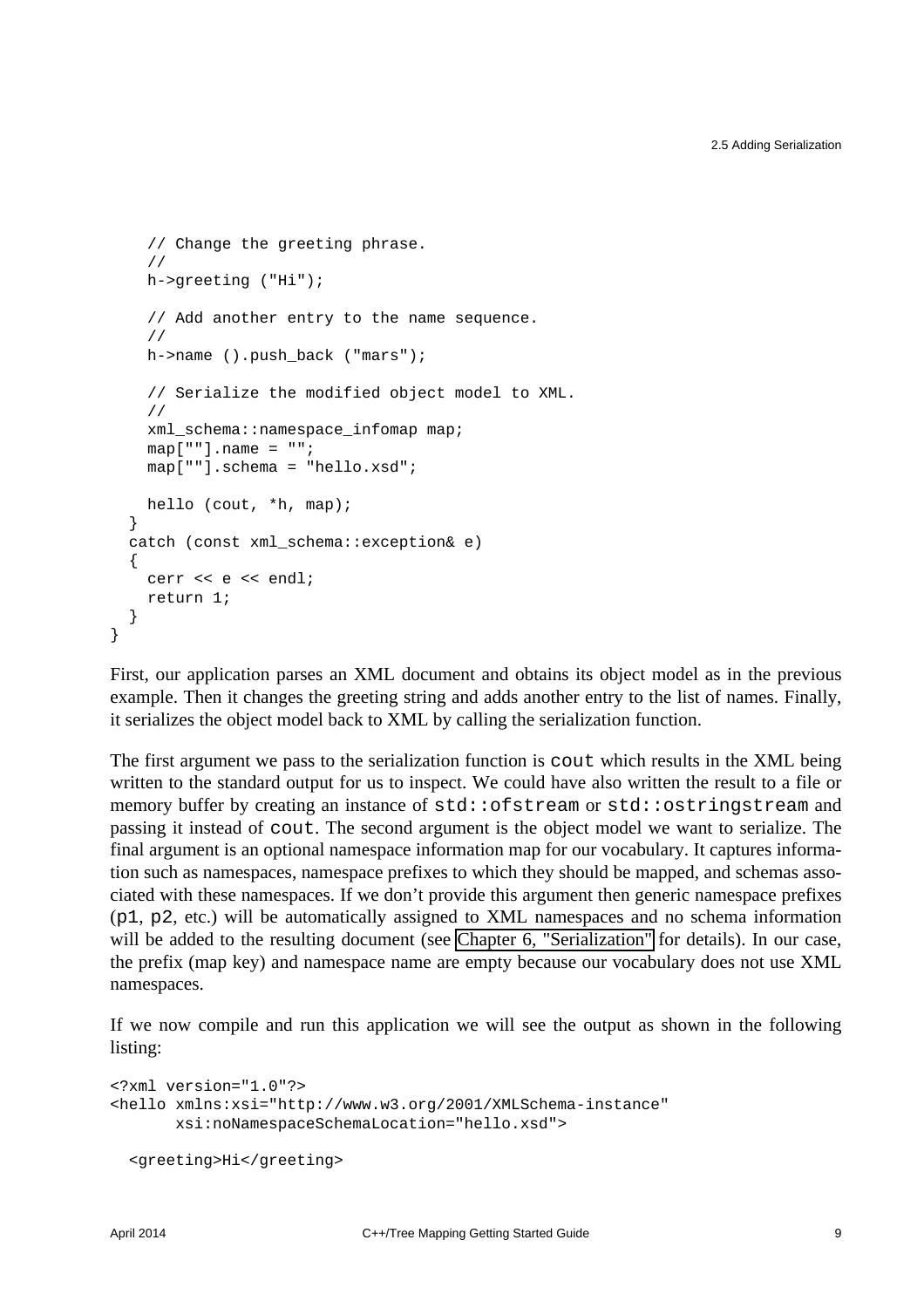2.5 Adding Serialization

```
 <name>sun</name>
 <name>moon</name>
 <name>world</name>
 <name>mars</name>
```
</hello>

We can also create and serialize an object model from scratch as shown in the following example:

```
#include <iostream>
#include <fstream>
#include "hello.hxx"
using namespace std;
int
main (int argc, char* argv[])
{
   try
   {
     hello_t h ("Hi");
     hello_t::name_sequence& ns (h.name ());
     ns.push_back ("Jane");
     ns.push_back ("John");
     // Serialize the object model to XML.
     //
     xml_schema::namespace_infomap map;
    map[ ""].name = "";
     map[""].schema = "hello.xsd";
     std::ofstream ofs (argv[1]);
     hello (ofs, h, map);
   }
   catch (const xml_schema::exception& e)
   {
    cerr << e << endl;
     return 1;
   }
}
```
In this example we used the generated constructor to create an instance of type hello\_t. To reduce typing, we obtained a reference to the name sequence which we then used to add a few names. The serialization part is identical to the previous example except this time we are writing to a file. If we compile and run this program, it produces the following XML file: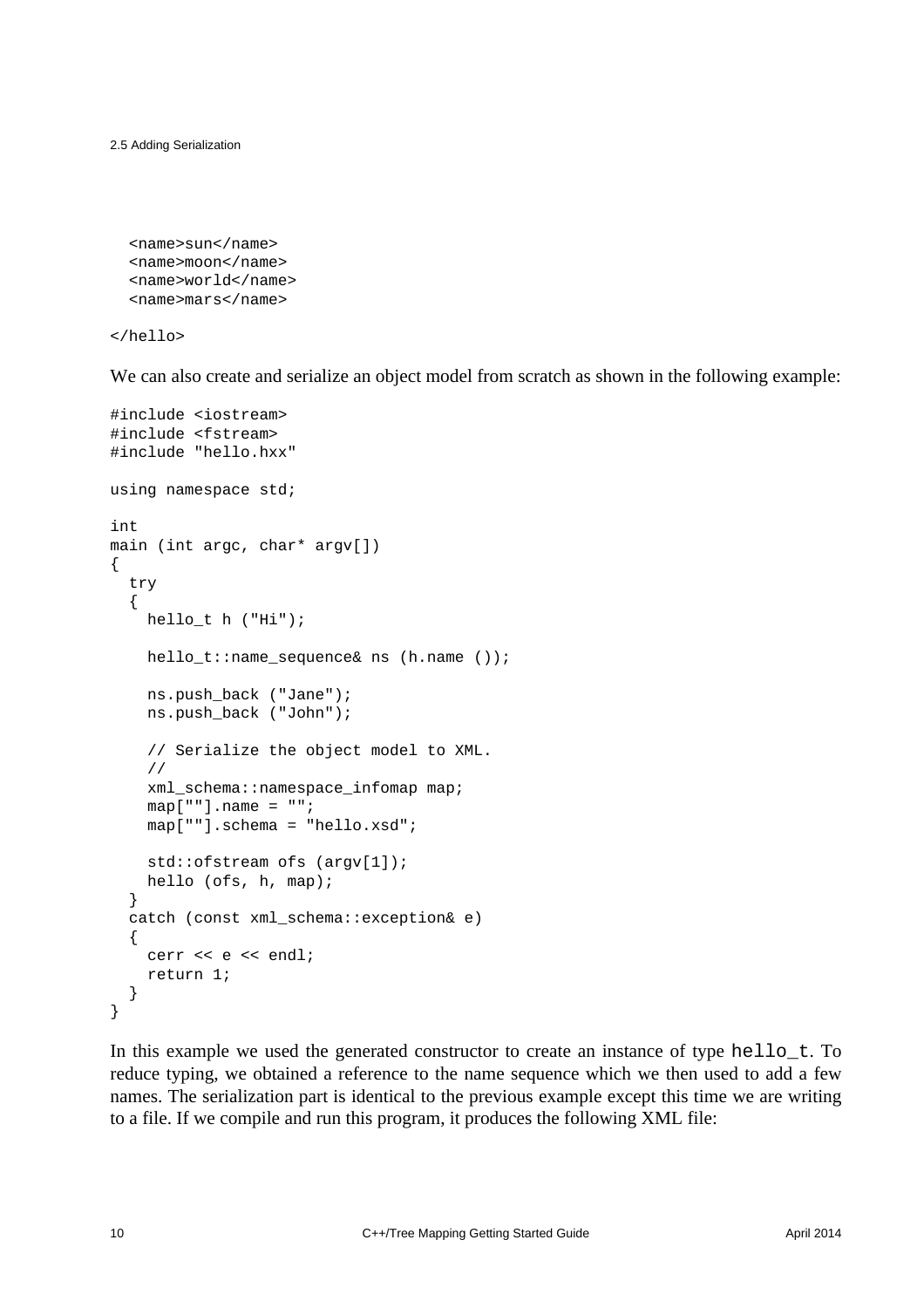```
<?xml version="1.0"?>
<hello xmlns:xsi="http://www.w3.org/2001/XMLSchema-instance"
        xsi:noNamespaceSchemaLocation="hello.xsd">
   <greeting>Hi</greeting>
   <name>Jane</name>
   <name>John</name>
</hello>
```
#### <span id="page-14-0"></span>**2.6 Selecting Naming Convention**

By default XSD uses the so-called K&R (Kernighan and Ritchie) identifier naming convention in the generated code. In this convention both type and function names are in lower case and words are separated by underscores. If your application code or schemas use a different notation, you may want to change the naming convention used in the generated code for consistency. XSD supports a set of widely-used naming conventions that you can select with the --type-naming and --function-naming options. You can also further refine one of the predefined conventions or create a completely custom naming scheme by using the --\*-regex options.

As an example, let's assume that our "Hello World" application uses the so-called upper-camel-case naming convention for types (that is, each word in a type name is capitalized) and the K&R convention for function names. Since K&R is the default convention for both type and function names, we only need to change the type naming scheme:

\$ xsd cxx-tree --type-naming ucc hello.xsd

The ucc argument to the --type-naming options stands for upper-camel-case. If we now examine the generated hello.hxx, we will see the following changes compared to the declarations shown in the previous sections:

```
class Hello_t
{
public:
  // greeting
   //
   typedef xml_schema::String GreetingType;
   const GreetingType&
   greeting () const;
   GreetingType&
   greeting ();
   void
   greeting (const GreetingType& x);
```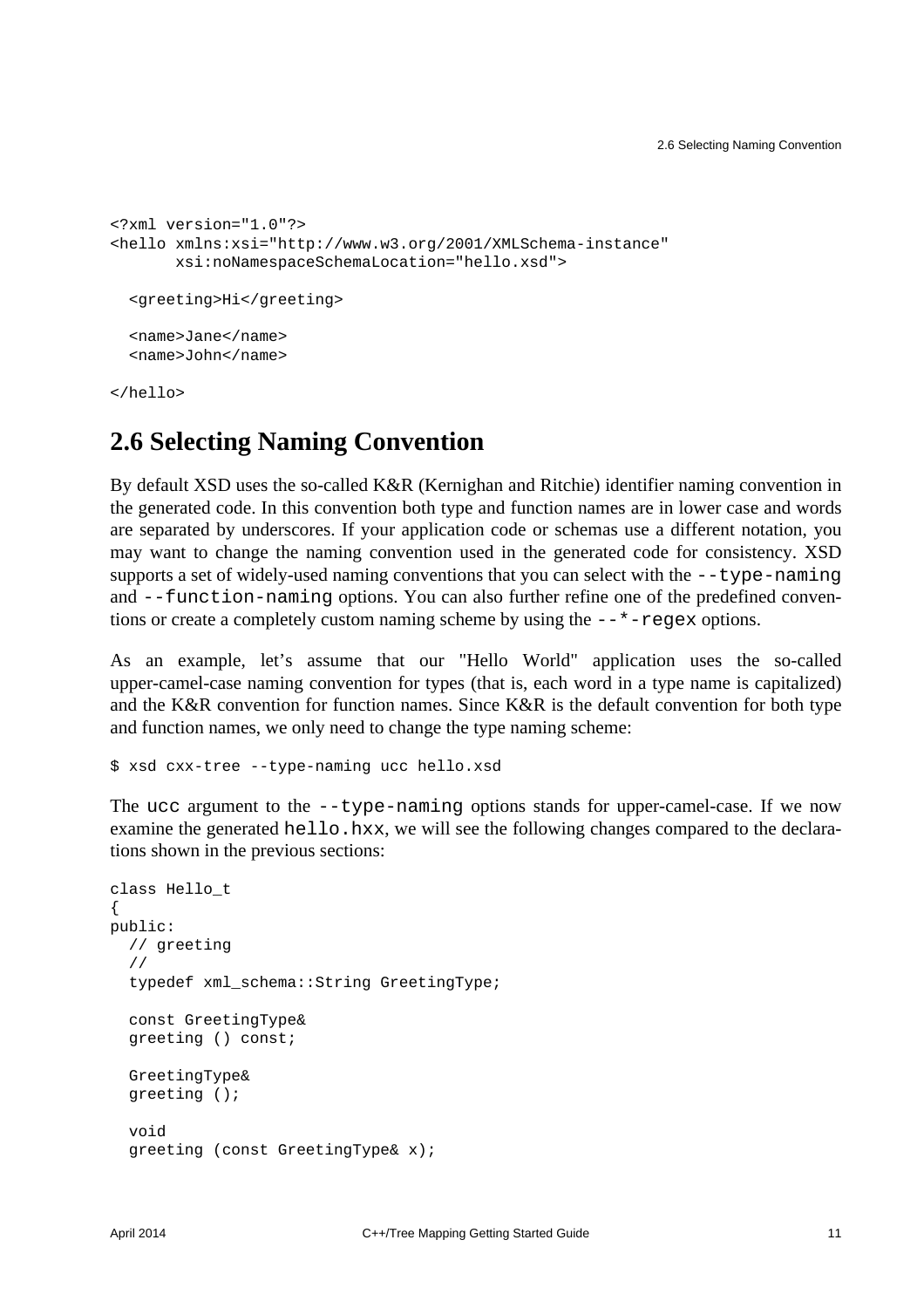2.6 Selecting Naming Convention

```
 // name
   //
  typedef xml schema::String NameType;
   typedef xsd::sequence<NameType> NameSequence;
   typedef NameSequence::iterator NameIterator;
  typedef NameSequence::const_iterator NameConstIterator;
   const NameSequence&
   name () const;
   NameSequence&
   name ();
   void
   name (const NameSequence& s);
   // Constructor.
   //
  Hello t (const GreetingType&);
   ...
};
std::auto_ptr<Hello_t>
hello (const std::string& uri);
std::auto_ptr<Hello_t>
hello (std::istream&);
```
Notice that the type names in the xml\_schema namespace, for example xml\_schema::String, now also use the upper-camel-case naming convention. The only thing that we may be unhappy about in the above code is the  $_t$  suffix in Hello<sub>t</sub>. If we are not in a position to change the schema, we can *touch-up* the ucc convention with a custom translation rule using the --type-regex option:

```
$ xsd cxx-tree --type-naming ucc --type-regex '/ (.+)_t/\u$1/' hello.xsd
```
This results in the following changes to the generated code:

```
class Hello
{
public:
   // greeting
   //
   typedef xml_schema::String GreetingType;
   const GreetingType&
   greeting () const;
```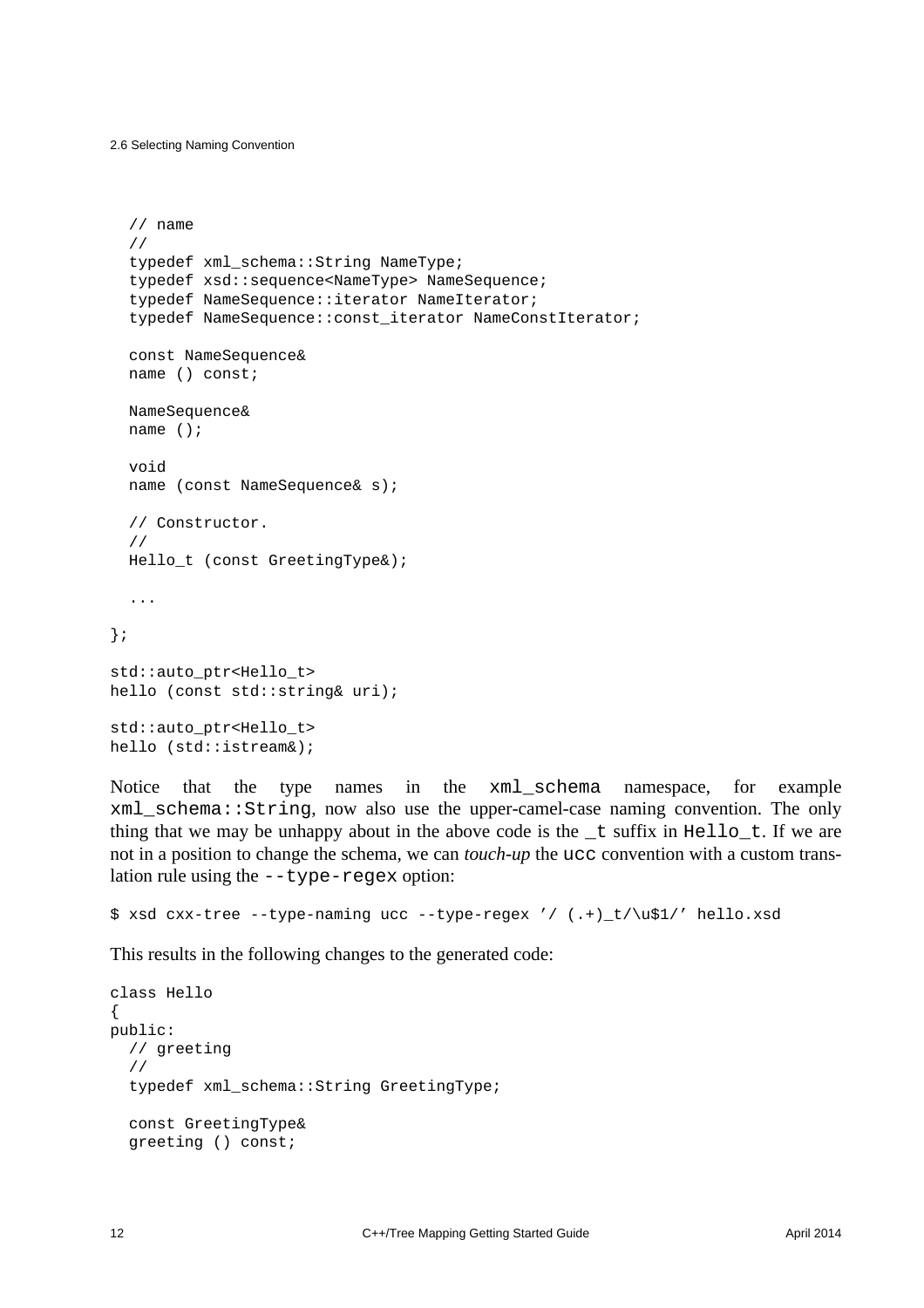```
 GreetingType&
   greeting ();
   void
   greeting (const GreetingType& x);
   // name
   //
   typedef xml_schema::String NameType;
   typedef xsd::sequence<NameType> NameSequence;
   typedef NameSequence::iterator NameIterator;
  typedef NameSequence:: const_iterator NameConstIterator;
   const NameSequence&
   name () const;
   NameSequence&
   name ();
   void
   name (const NameSequence& s);
   // Constructor.
   //
   Hello (const GreetingType&);
   ...
};
std::auto_ptr<Hello>
hello (const std::string& uri);
std::auto_ptr<Hello>
hello (std::istream&);
```
For more detailed information on the  $-$ -type-naming,  $-$ -function-naming, --type-regex, and other --\*-regex options refer to the NAMING CONVENTION section in the [XSD Compiler Command Line Manual.](http://www.codesynthesis.com/projects/xsd/documentation/xsd.xhtml)

#### <span id="page-16-0"></span>**2.7 Generating Documentation**

While our object model is quite simple, real-world vocabularies can be quite complex with hundreds of types, elements, and attributes. For such vocabularies figuring out which types provide which member functions by studying the generated source code or schemas can be a daunting task. To provide application developers with a more accessible way of understanding the generated object models, the XSD compiler can be instructed to produce source code with documentation comments in the Doxygen format. Then the source code can be processed with the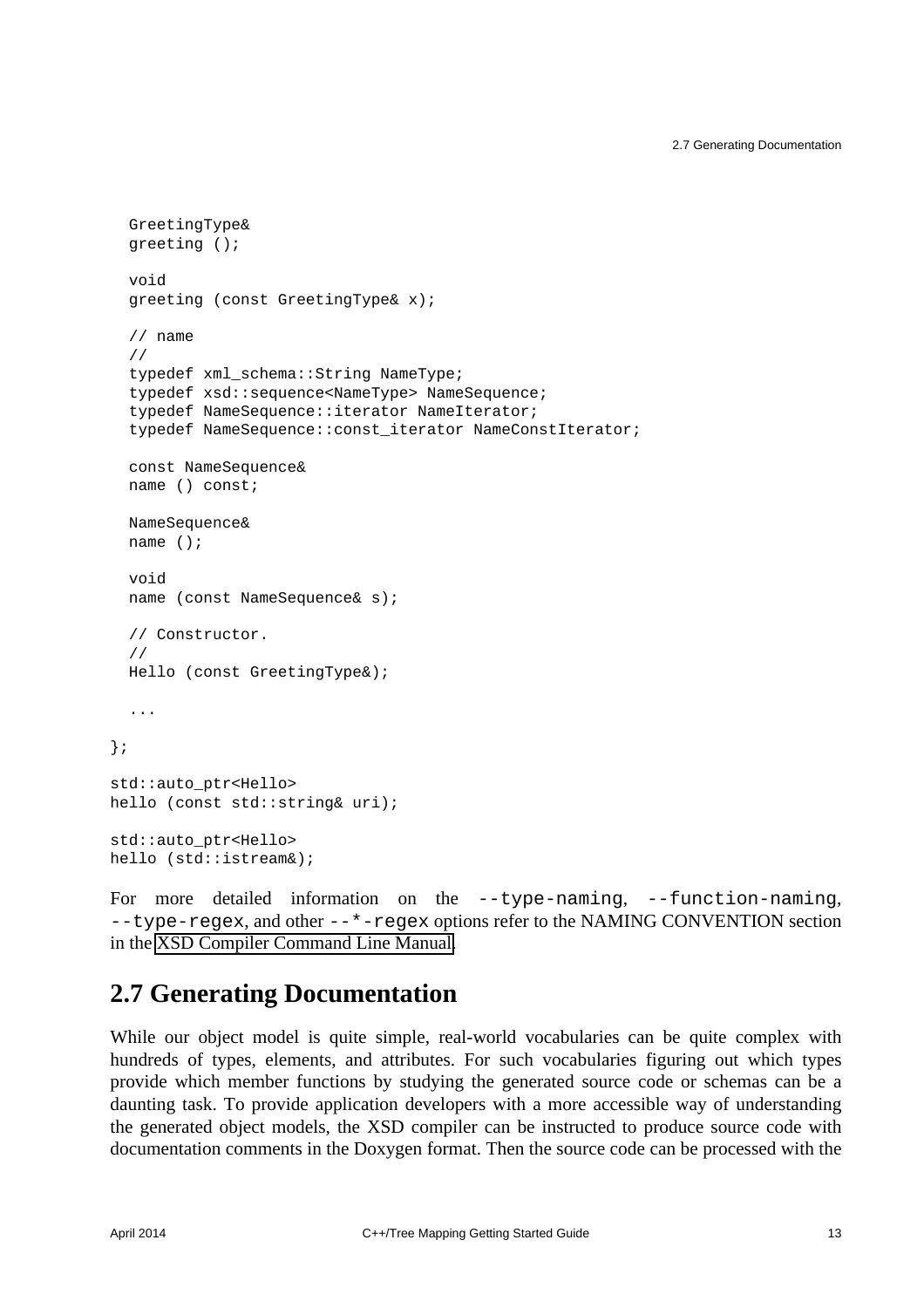[Doxygen](http://www.doxygen.org/) documentation system to extract this information and produce documentation in various formats.

In this section we will see how to generate documentation for our "Hello World" vocabulary. To showcase the full power of the XSD documentation facilities, we will first document our schema. The XSD compiler will then transfer this information from the schema to the generated code and then to the object model documentation. Note that the documentation in the schema is not required for XSD to generate useful documentation. Below you will find our hello.xsd with added documentation:

```
<xs:schema xmlns:xs="http://www.w3.org/2001/XMLSchema">
   <xs:complexType name="hello_t">
     <xs:annotation>
       <xs:documentation>
         The hello_t type consists of a greeting phrase and a
         collection of names to which this greeting applies.
       </xs:documentation>
     </xs:annotation>
     <xs:sequence>
       <xs:element name="greeting" type="xs:string">
         <xs:annotation>
           <xs:documentation>
             The greeting element contains the greeting phrase
             for this hello object.
           </xs:documentation>
         </xs:annotation>
       </xs:element>
       <xs:element name="name" type="xs:string" maxOccurs="unbounded">
         <xs:annotation>
           <xs:documentation>
             The name elements contains names to be greeted.
           </xs:documentation>
         </xs:annotation>
       </xs:element>
     </xs:sequence>
   </xs:complexType>
  <xs:element name="hello" type="hello_t">
     <xs:annotation>
       <xs:documentation>
         The hello element is a root of the Hello XML vocabulary.
         Every conforming document should start with this element.
       </xs:documentation>
```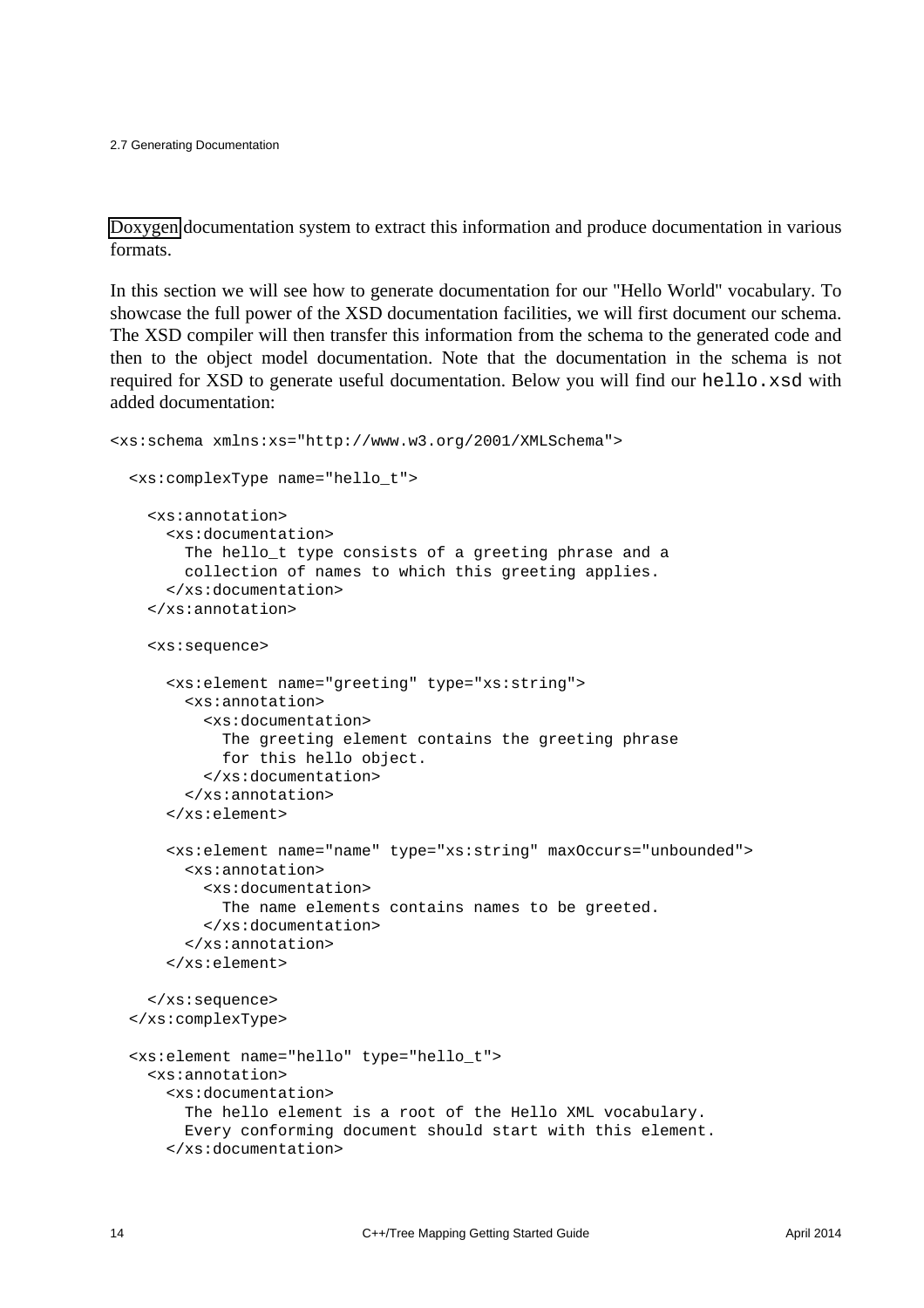```
 </xs:annotation>
 </xs:element>
```
</xs:schema>

The first step in obtaining the documentation is to recompile our schema with the  $-\epsilon$ -generate-doxygen option:

```
$ xsd cxx-tree --generate-serialization --generate-doxygen hello.xsd
```
Now the generated hello.hxx file contains comments in the Doxygen format. The next step is to process this file with the Doxygen documentation system. If your project does not use Doxygen then you first need to create a configuration file for your project:

\$ doxygen -g hello.doxygen

You only need to perform this step once. Now we can generate the documentation by executing the following command in the directory with the generated source code:

\$ doxygen hello.doxygen

While the generated documentation can be useful as is, we can go one step further and link (using the Doxygen tags mechanism) the documentation for our object model with the documentation for the XSD runtime library which defines  $C++$  classes for the built-in XML Schema types. This way we can seamlessly browse between documentation for the hello\_t class which is generated by the XSD compiler and the xml\_schema::string class which is defined in the XSD runtime library. The Doxygen configuration file for the XSD runtime is provided with the XSD distribution.

You can view the result of the steps described in this section on the [Hello Example Documenta](http://www.codesynthesis.com/projects/xsd/documentation/cxx/tree/hello/html/annotated.html)[tion](http://www.codesynthesis.com/projects/xsd/documentation/cxx/tree/hello/html/annotated.html) page.

## <span id="page-18-0"></span>**3 Overall Mapping Configuration**

The C++/Tree mapping has a number of configuration parameters that determine the overall properties and behavior of the generated code. Configuration parameters are specified with the XSD command line options. This chapter describes configuration aspects that are most commonly encountered by application developers. These include: the C++ standard, the character type that is used by the generated code, handling of vocabularies that use XML Schema polymorphism, XML Schema to C++ namespace mapping, and thread safety. For more ways to configure the generated code refer to the [XSD Compiler Command Line Manual.](http://www.codesynthesis.com/projects/xsd/documentation/xsd.xhtml)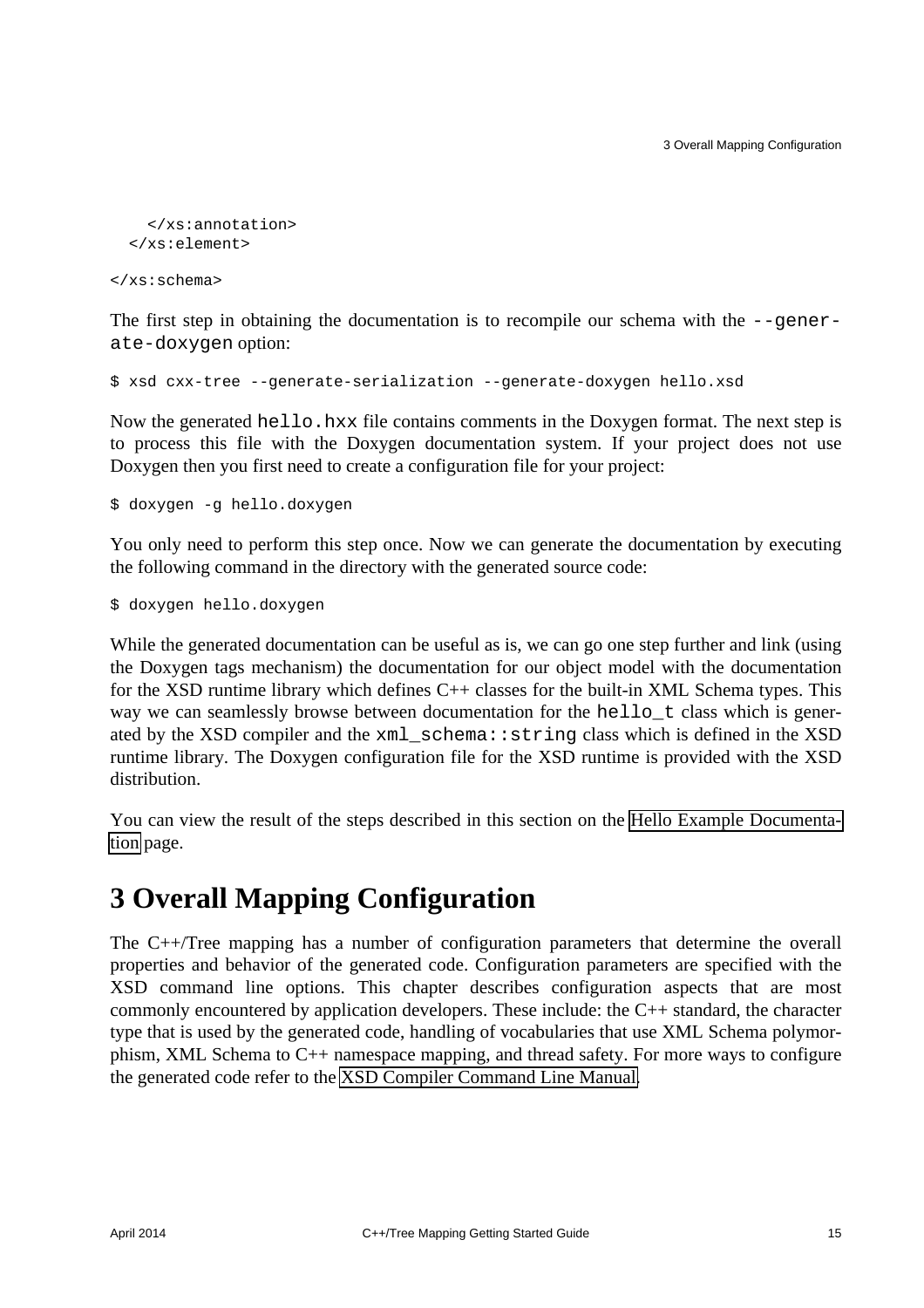3.1 C++ Standard

#### <span id="page-19-0"></span>**3.1 C++ Standard**

The C++/Tree mapping provides support for ISO/IEC C++ 1998/2003 (C++98) and ISO/IEC  $C_{++}$  2011 ( $C_{++}$ 11). To select the  $C_{++}$  standard for the generated code we use the  $--$ std XSD compiler command line option. While the majority of the examples in this guide use C++98, support for the new functionality and library components introduced in  $C+11$  are discussed throughout the document.

#### <span id="page-19-1"></span>**3.2 Character Type and Encoding**

The C++/Tree mapping has built-in support for two character types: chara and wchar  $_t$ . You can select the character type with the --char-type command line option. The default character type is char. The character type affects all string and string-based types that are used in the mapping. These include the string-based built-in XML Schema types, exception types, stream types, etc.

Another aspect of the mapping that depends on the character type is character encoding. For the char character type the default encoding is UTF-8. Other supported encodings are ISO-8859-1, Xerces-C++ Local Code Page (LPC), as well as custom encodings. You can select which encoding should be used in the object model with the --char-encoding command line option.

For the wchar\_t character type the encoding is automatically selected between UTF-16 and UTF-32/UCS-4 depending on the size of the wchar  $\pm$  type. On some platforms (for example, Windows with Visual C++ and AIX with IBM XL C++) wchar t is 2 bytes long. For these platforms the encoding is UTF-16. On other platforms wchar\_t is 4 bytes long and UTF-32/UCS-4 is used.

Note also that the character encoding that is used in the object model is independent of the encodings used in input and output XML. In fact, all three (object mode, input XML, and output XML) can have different encodings.

## <span id="page-19-2"></span>**3.3 Support for Polymorphism**

By default XSD generates non-polymorphic code. If your vocabulary uses XML Schema polymorphism in the form of  $xsi:type$  and/or substitution groups, then you will need to compile your schemas with the --generate-polymorphic option to produce polymorphism-aware code. For more information on working with polymorphic object models, refer to [Section 2.11,](http://www.codesynthesis.com/projects/xsd/documentation/cxx/tree/manual/#2.11) "Mapping for  $xsi:type$  [and Substitution Groups"](http://www.codesynthesis.com/projects/xsd/documentation/cxx/tree/manual/#2.11) in the C++/Tree Mapping User Manual.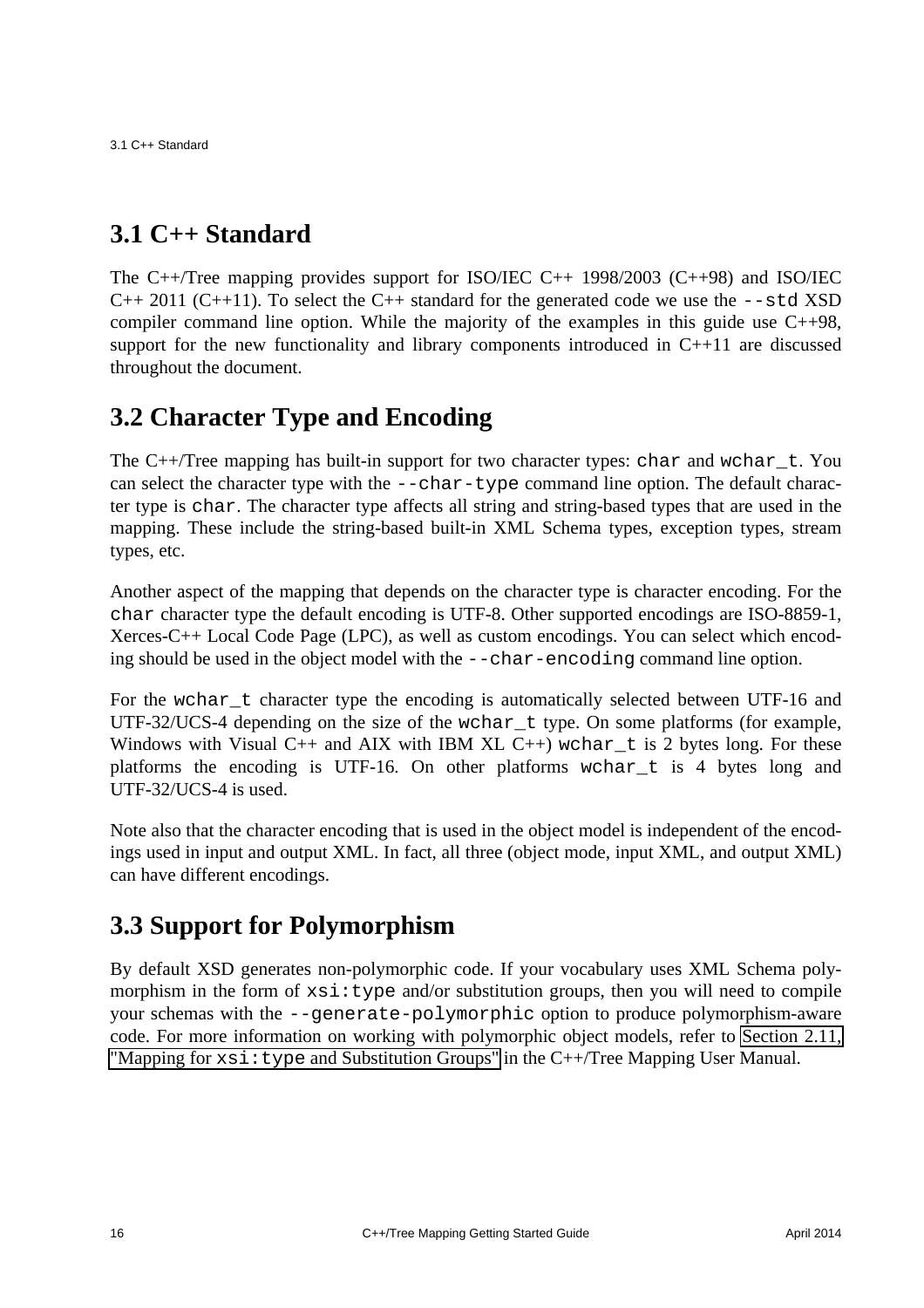#### <span id="page-20-0"></span>**3.4 Namespace Mapping**

XSD maps XML namespaces specified in the targetNamespace attribute in XML Schema to one or more nested C++ namespaces. By default, a namespace URI is mapped to a sequence of C++ namespace names by removing the protocol and host parts and splitting the rest into a sequence of names with '/' as the name separator.

The default mapping of namespace URIs to C++ namespaces can be altered using the --namespace-map and --namespace-regex compiler options. For example, to map namespace URI http://www.codesynthesis.com/my to  $C++$  namespace cs:: my, we can use the following option:

--namespace-map http://www.codesynthesis.com/my=cs::my

A vocabulary without a namespace is mapped to the global scope. This also can be altered with the above options by using an empty name for the XML namespace:

--namespace-map =cs

#### <span id="page-20-1"></span>**3.5 Thread Safety**

XSD-generated code is thread-safe in the sense that you can use different instantiations of the object model in several threads concurrently. This is possible due to the generated code not relying on any writable global variables. If you need to share the same object between several threads then you will need to provide some form of synchronization. One approach would be to use the generated code customization mechanisms to embed synchronization primitives into the generated C++ classes. For more information on generated code customization refer to the [C++/Tree Mapping Customization Guide.](http://wiki.codesynthesis.com/Tree/Customization_guide)

If you also would like to call parsing and/or serialization functions from several threads potentially concurrently, then you will need to make sure the Xerces-C++ runtime is initialized and terminated only once. The easiest way to do this is to initialize/terminate Xerces-C++ from main() when there are no threads yet/anymore:

```
#include <xercesc/util/PlatformUtils.hpp>
```

```
int
main ()
{
   xercesc::XMLPlatformUtils::Initialize ();
   {
     // Start/terminate threads and parse/serialize here.
```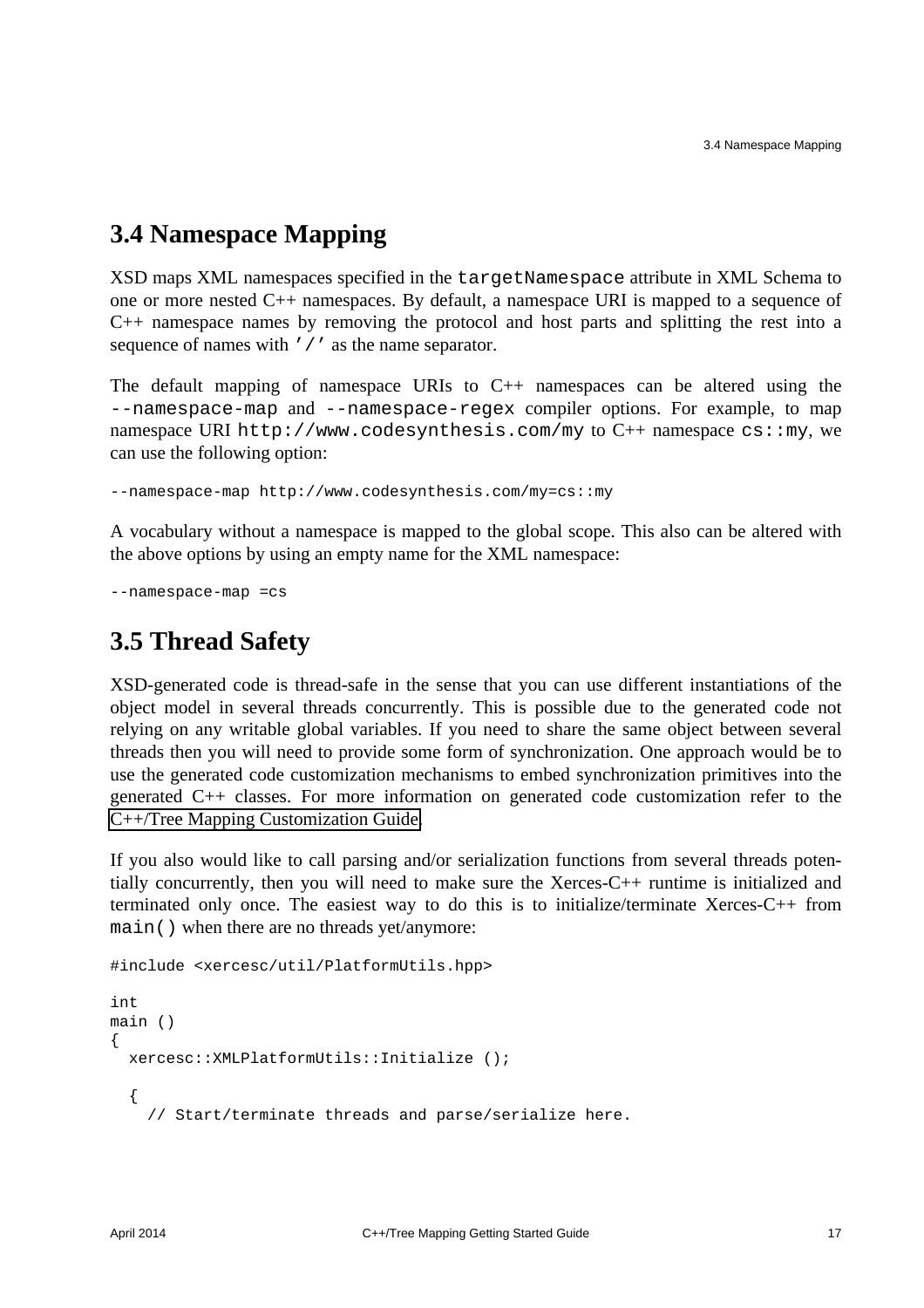```
 }
  xercesc::XMLPlatformUtils::Terminate ();
}
```
4 Working with Object Models

Because you initialize the Xerces-C++ runtime yourself you should also pass the xml\_schema::flags::dont\_initialize flag to parsing and serialization functions. See [Chapter 5, "Parsing"](#page-35-0) and [Chapter 6, "Serialization"](#page-39-0) for more information.

## <span id="page-21-0"></span>**4 Working with Object Models**

As we have seen in the previous chapters, the XSD compiler generates a C++ class for each type defined in XML Schema. Together these classes constitute an object model for an XML vocabulary. In this chapter we will take a closer look at different elements that comprise an object model class as well as how to create, access, and modify object models.

In this and subsequent chapters we will use the following schema that describes a collection of person records. We save it in people.xsd:

```
<?xml version="1.0"?>
<xs:schema xmlns:xs="http://www.w3.org/2001/XMLSchema">
  <xs:simpleType name="gender_t">
     <xs:restriction base="xs:string">
       <xs:enumeration value="male"/>
       <xs:enumeration value="female"/>
     </xs:restriction>
   </xs:simpleType>
  <xs:complexType name="person_t">
    <xs:sequence>
       <xs:element name="first-name" type="xs:string"/>
       <xs:element name="middle-name" type="xs:string" minOccurs="0"/>
       <xs:element name="last-name" type="xs:string"/>
       <xs:element name="gender" type="gender_t"/>
       <xs:element name="age" type="xs:short"/>
     </xs:sequence>
     <xs:attribute name="id" type="xs:unsignedInt" use="required"/>
   </xs:complexType>
  <xs:complexType name="people_t">
     <xs:sequence>
       <xs:element name="person" type="person_t" maxOccurs="unbounded"/>
     </xs:sequence>
  </xs:complexType>
```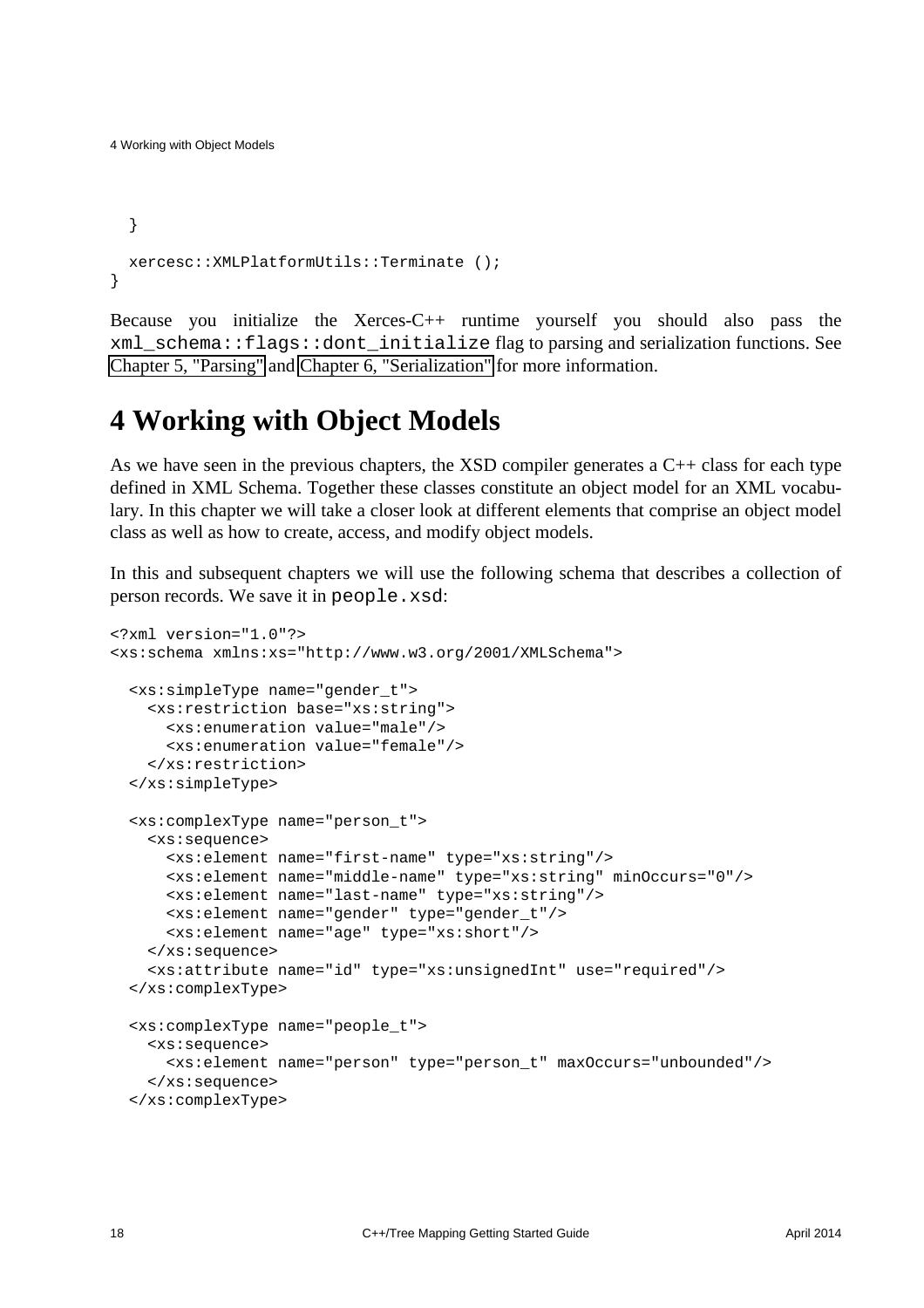```
 <xs:element name="people" type="people_t"/>
```
</xs:schema>

A sample XML instance to go along with this schema is saved in people.xml:

```
<?xml version="1.0"?>
<people xmlns:xsi="http://www.w3.org/2001/XMLSchema-instance"
         xsi:noNamespaceSchemaLocation="people.xsd">
   <person id="1">
     <first-name>John</first-name>
     <last-name>Doe</last-name>
     <gender>male</gender>
     <age>32</age>
   </person>
   <person id="2">
     <first-name>Jane</first-name>
     <middle-name>Mary</middle-name>
     <last-name>Doe</last-name>
     <gender>female</gender>
     <age>28</age>
   </person>
```
</people>

Compiling people.xsd with the XSD compiler results in three generated  $C_{++}$  classes: gender\_t, person\_t, and people\_t. The gender\_t class is modelled after the C++ enum type. Its definition is presented below:

```
class gender t: public xml schema::string
{
public:
   enum value
   {
     male,
     female
   };
   gender_t (value);
   gender_t (const xml_schema::string&);
   gender_t&
   operator= (value);
   operator value () const;
};
```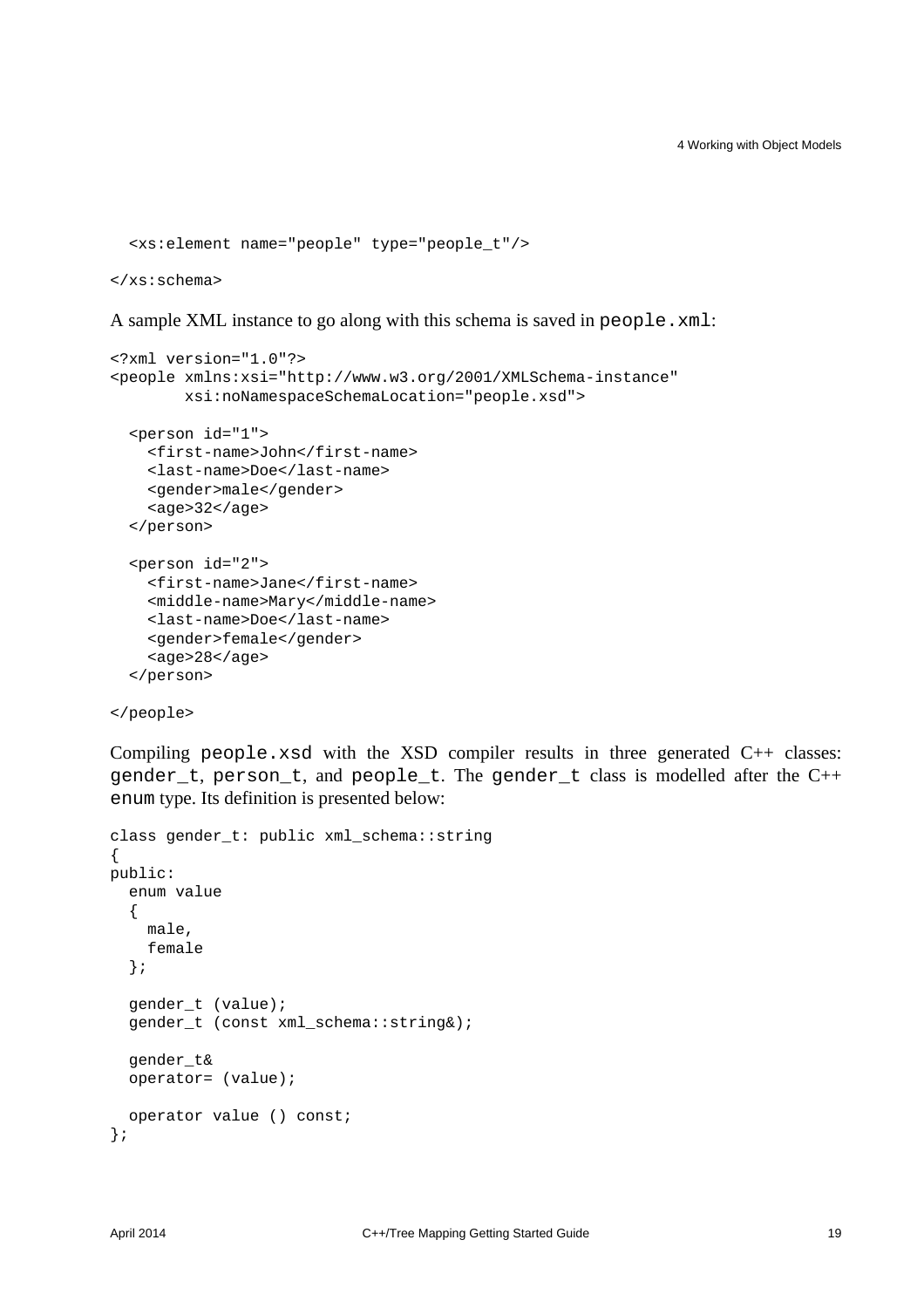4.1 Attribute and Element Cardinalities

The following listing shows how we can use this type:

```
gender_t m (gender_t::male);
gender_t f ("female");
if (m == "female" || f == gender_t::male){
   ...
}
switch (m)
{
case gender_t::male:
   {
     ...
   }
case gender_t::female:
   {
     ...
   }
}
```
The other two classes will be examined in detail in the subsequent sections.

#### <span id="page-23-0"></span>**4.1 Attribute and Element Cardinalities**

As we have seen in the previous chapters, XSD generates a different set of type definitions and member functions for elements with different cardinalities. The C++/Tree mapping divides all the possible element and attribute cardinalities into three cardinality classes: *one*, *optional*, and *sequence*.

The *one* cardinality class covers all elements that should occur exactly once as well as required attributes. In our example, the first-name, last-name, gender, and age elements as well as the id attribute belong to this cardinality class. The following code fragment shows type definitions as well as the accessor and modifier functions that are generated for the gender element in the person\_t class:

```
class person_t
{
   // gender
   //
   typedef gender_t gender_type;
   const gender_type&
   gender () const;
   gender_type&
   gender ();
```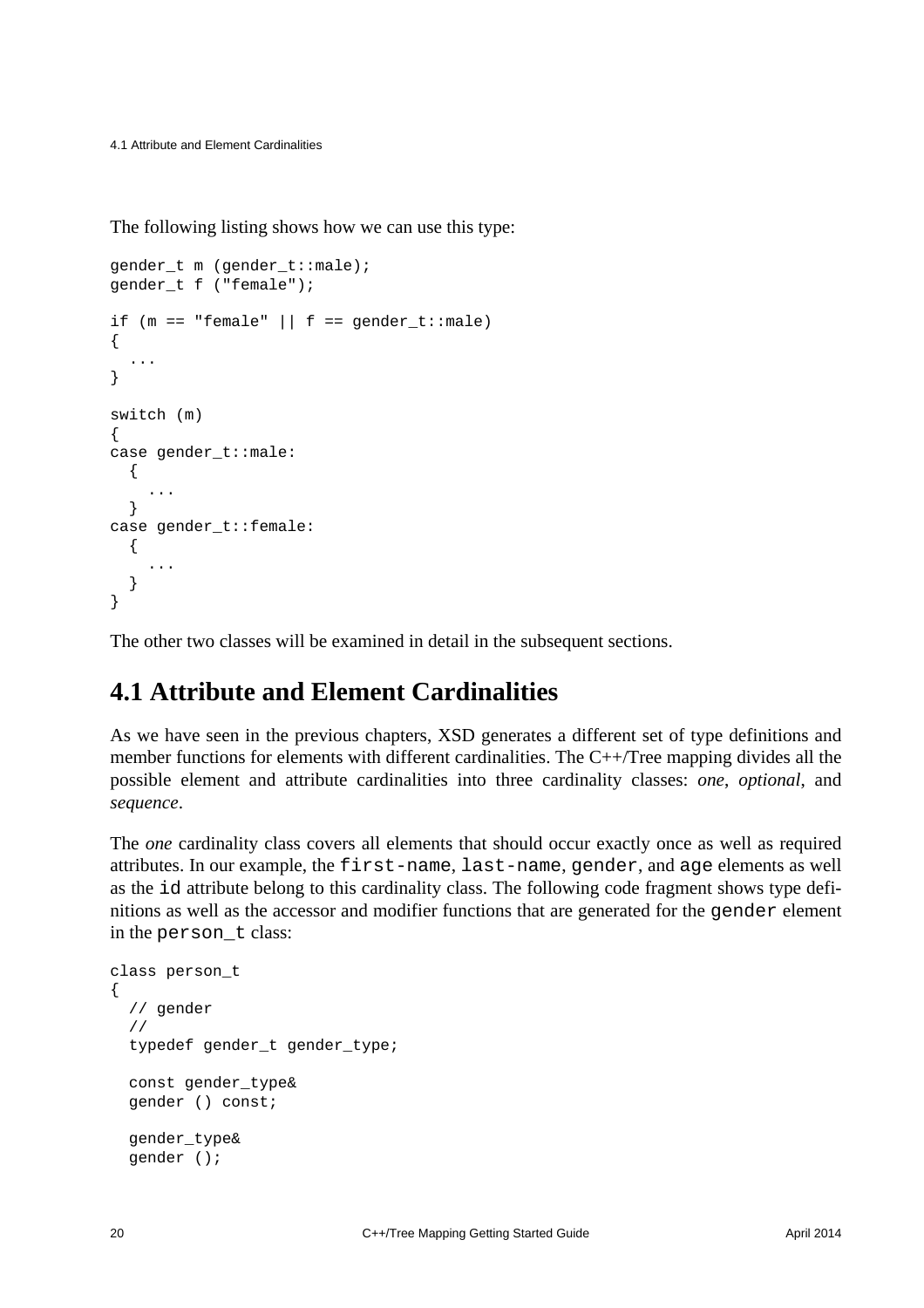```
 void
  gender (const gender_type&);
};
```
The gender type type is an alias for the element's type. The first two accessor functions return read-only (constant) and read-write references to the element's value, respectively. The modifier function sets the new value for the element.

The *optional* cardinality class covers all elements that can occur zero or one time as well as optional attributes. In our example, the middle-name element belongs to this cardinality class. The following code fragment shows the type definitions as well as the accessor and modifier functions that are generated for this element in the person t class:

```
class person_t
{
   // middle-name
   //
   typedef xml_schema::string middle_name_type;
  typedef xsd::optional<middle name type> middle name optional;
   const middle_name_optional&
   middle_name () const;
  middle_name_optional&
  middle_name ();
   void
   middle_name (const middle_name_type&);
   void
  middle_name (const middle_name_optional&);
};
```
As with the gender element, middle\_name\_type is an alias for the element's type. The middle\_name\_optional type is a container for the element's optional value. It can be queried for the presence of the value using the present() function. The value itself can be retrieved using the get() accessor and set using the set() modifier. The container can be reverted to the value not present state with the call to the reset() function. The following example shows how we can use this container: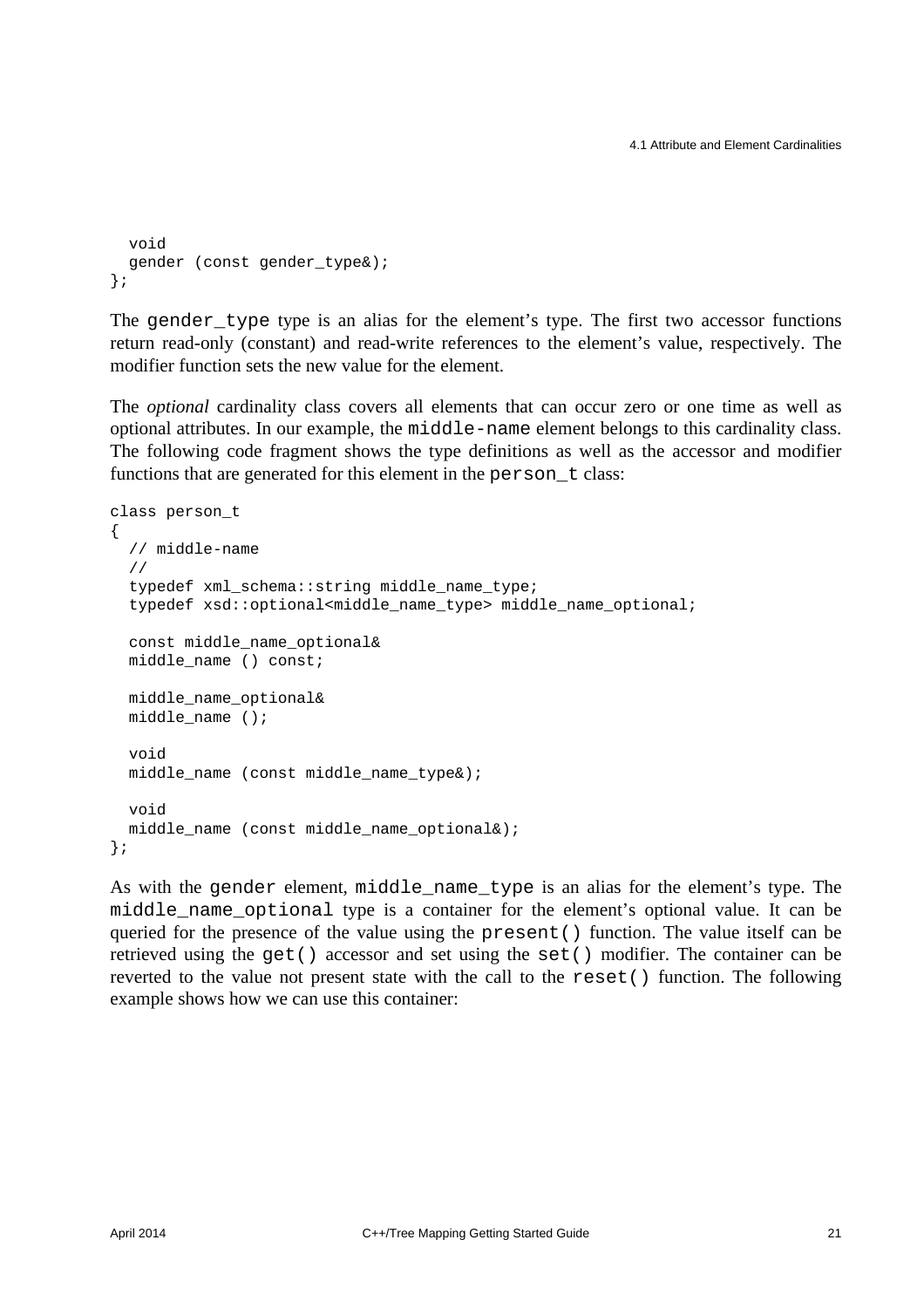```
person t::middle name optional n ("John");
if (n.present ())
{
   cout << n.get () << endl;
}
n.set ("Jane");
n.reset ();
```
Unlike the *one* cardinality class, the accessor functions for the *optional* class return read-only (constant) and read-write references to the container instead of the element's value directly. The modifier functions set the new value for the element.

Finally, the *sequence* cardinality class covers all elements that can occur more than once. In our example, the person element in the people\_t type belongs to this cardinality class. The following code fragment shows the type definitions as well as the accessor and modifier functions that are generated for this element in the people\_t class:

```
class people_t
{
   // person
   //
   typedef person_t person_type;
   typedef xsd::sequence<person_type> person_sequence;
   typedef person_sequence::iterator person_iterator;
   typedef person_sequence::const_iterator person_const_iterator;
   const person_sequence&
   person () const;
  person_sequence&
  person ();
  void
  person (const person_sequence&);
};
```
Identical to the other cardinality classes, person\_type is an alias for the element's type. The person\_sequence type is a sequence container for the element's values. It is based on and has the same interface as  $std::vector$  and therefore can be used in similar ways. The person\_iterator and person\_const\_iterator types are read-only (constant) and read-write iterators for the person\_sequence container.

Similar to the *optional* cardinality class, the accessor functions for the *sequence* class return read-only (constant) and read-write references to the sequence container. The modifier functions copies the entries from the passed sequence.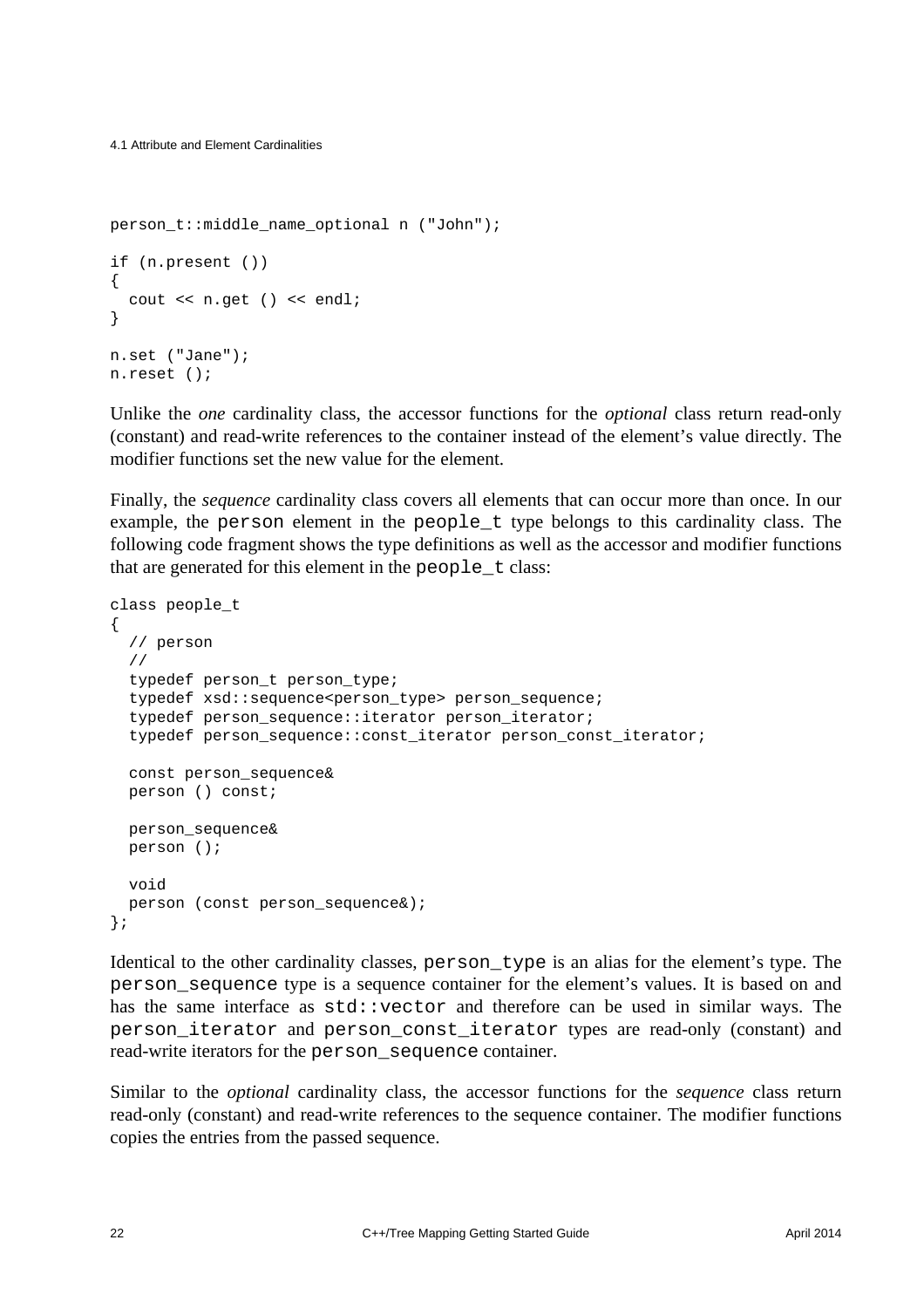C++/Tree is a "flattening" mapping in a sense that many levels of nested compositors (choice and sequence), all potentially with their own cardinalities, are in the end mapped to a flat set of elements with one of the three cardinality classes discussed above. While this results in a simple and easy to use API for most types, in certain cases, the order of elements in the actual XML documents is not preserved once parsed into the object model. To overcome this limitation we can mark certain schema types, for which content order is not sufficiently preserved, as ordered. For more information on this functionality refer to [Section 2.8.4, "Element Order"](http://www.codesynthesis.com/projects/xsd/documentation/cxx/tree/manual/#2.8.4) in the C++/Tree Mapping User Manual.

For complex schemas with many levels of nested compositors (choice and sequence) it can also be hard to deduce the cardinality class of a particular element. The generated Doxygen documentation can greatly help with this task. For each element and attribute the documentation clearly identifies its cardinality class. Alternatively, you can study the generated header files to find out the cardinality class of a particular attribute or element.

In the next sections we will examine how to access and modify information stored in an object model using accessor and modifier functions described in this section.

#### <span id="page-26-0"></span>**4.2 Accessing the Object Model**

In this section we will learn how to get to the information stored in the object model for our person records vocabulary. The following application accesses and prints the contents of the people.xml file:

```
#include <iostream>
#include "people.hxx"
using namespace std;
int
main ()
{
  auto_ptr<people_t> ppl (people ("people.xml"));
   // Iterate over individual person records.
   //
  people_t::person_sequence& ps (ppl->person ());
   for (people_t::person_iterator i (ps.begin ()); i != ps.end (); ++i)
  \{ person_t& p (*i);
     // Print names: first-name and last-name are required elements,
     // middle-name is optional.
     //
     cout << "name: " << p.first_name () << " ";
```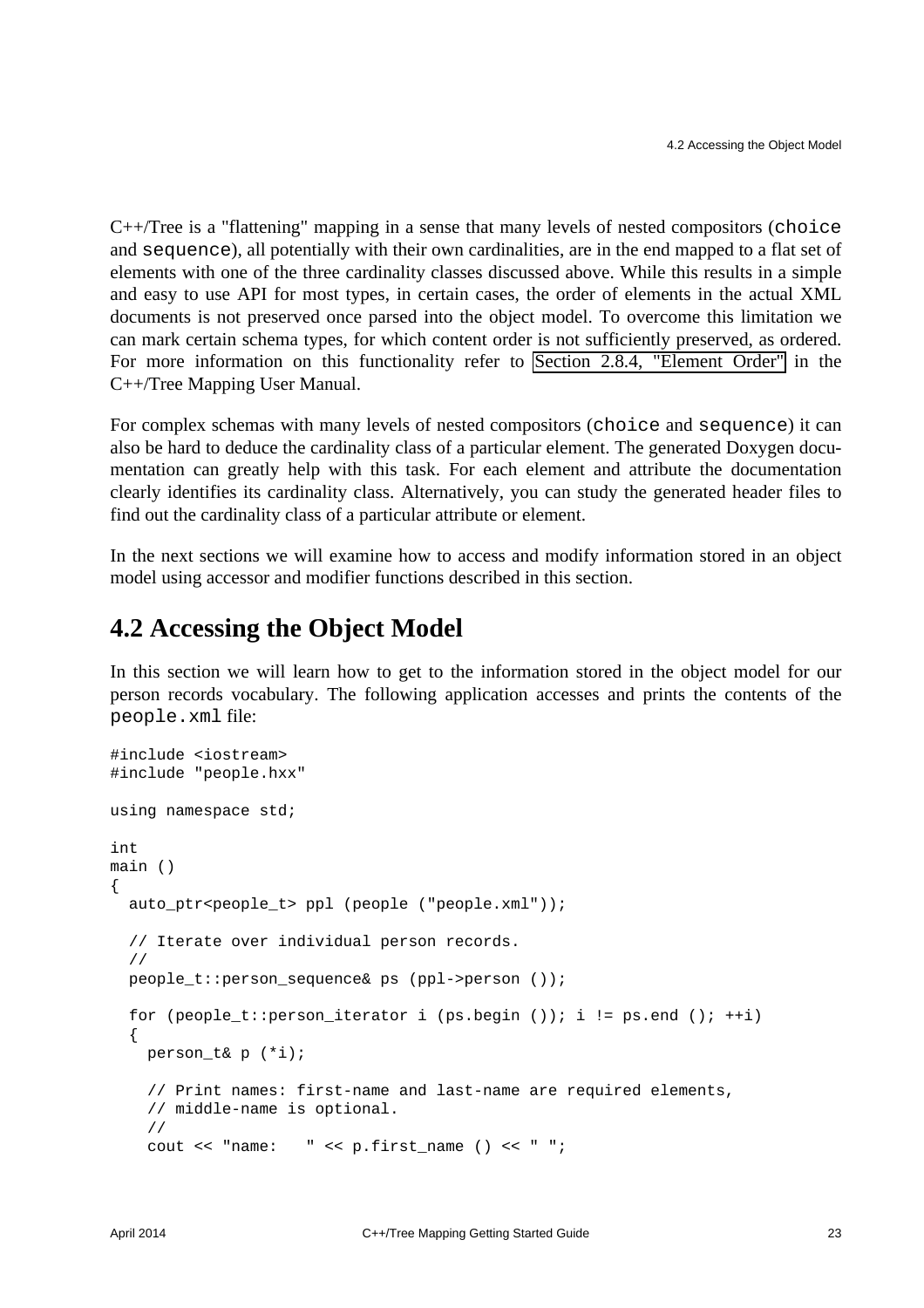```
if (p.middle name ().present ())
      cout \langle p.middle name ().get () \langle = ";
    cout << p.last name () << endl;
     // Print gender, age, and id which are all required.
     //
     cout << "gender: " << p.gender () << endl
          << "age: " << p.age () << endl
          << "id: " << p.id () << endl
          << endl;
   }
}
```
This code shows common patterns of accessing elements and attributes with different cardinality classes. For the sequence element (person in people\_t) we first obtain a reference to the container and then iterate over individual records. The values of elements and attributes with the *one* cardinality class (first-name, last-name, gender, age, and id) can be obtained directly by calling the corresponding accessor functions. For the optional element middle-name we first check if the value is present and only then call get () to retrieve it.

Note that when we want to reduce typing by creating a variable representing a fragment of the object model that we are currently working with (ps and p above), we obtain a reference to that fragment instead of making a potentially expensive copy. This is generally a good rule to follow when creating high-performance applications.

If we run the above application on our sample people.xml, the output looks as follows:

```
name: John Doe
gender: male
age: 32
id: 1
name: Jane Mary Doe
gender: female
age: 28
id: 2
```
#### <span id="page-27-0"></span>**4.3 Modifying the Object Model**

In this section we will learn how to modify the information stored in the object model for our person records vocabulary. The following application changes the contents of the people.xml file:

```
#include <iostream>
#include "people.hxx"
using namespace std;
```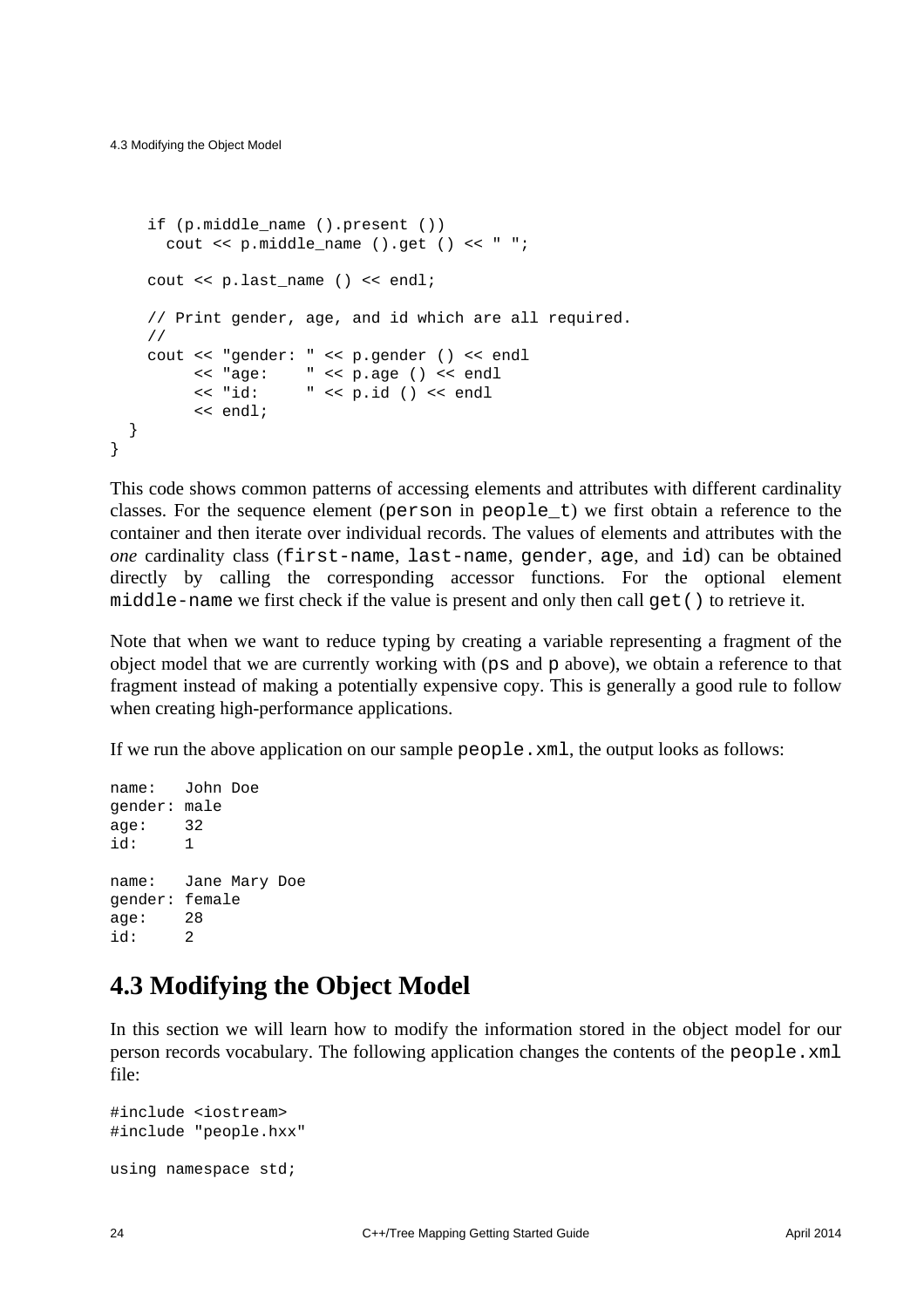```
int
main ()
{
   auto_ptr<people_t> ppl (people ("people.xml"));
   // Iterate over individual person records and increment
   // the age.
   //
  people t::person sequence& ps (ppl->person ());
  for (people_t::person_iterator i (ps.begin ()); i != ps.end (); ++i)
   {
     // Alternative way: i->age ()++;
     //
    i->age (i->age () + 1);
   }
   // Add middle-name to the first record and remove it from
   // the second.
   //
  person_t& john (ps[0]);
   person_t& jane (ps[1]);
   john.middle_name ("Mary");
   jane.middle_name ().reset ();
   // Add another John record.
   //
  ps.push_back (john);
   // Serialize the modified object model to XML.
   //
   xml_schema::namespace_infomap map;
  map[""].name = "";
  map[""].schema = "people.xsd";
  people (cout, *ppl, map);
}
```
The first modification the above application performs is iterating over person records and incrementing the age value. This code fragment shows how to modify the value of a required attribute or element. The next modification shows how to set a new value for the optional middle-name element as well as clear its value. Finally the example adds a copy of the John Doe record to the person element sequence.

Note that in this case using references for the ps, john, and jane variables is no longer a performance improvement but a requirement for the application to function correctly. If we hadn't used references, all our changes would have been made on copies without affecting the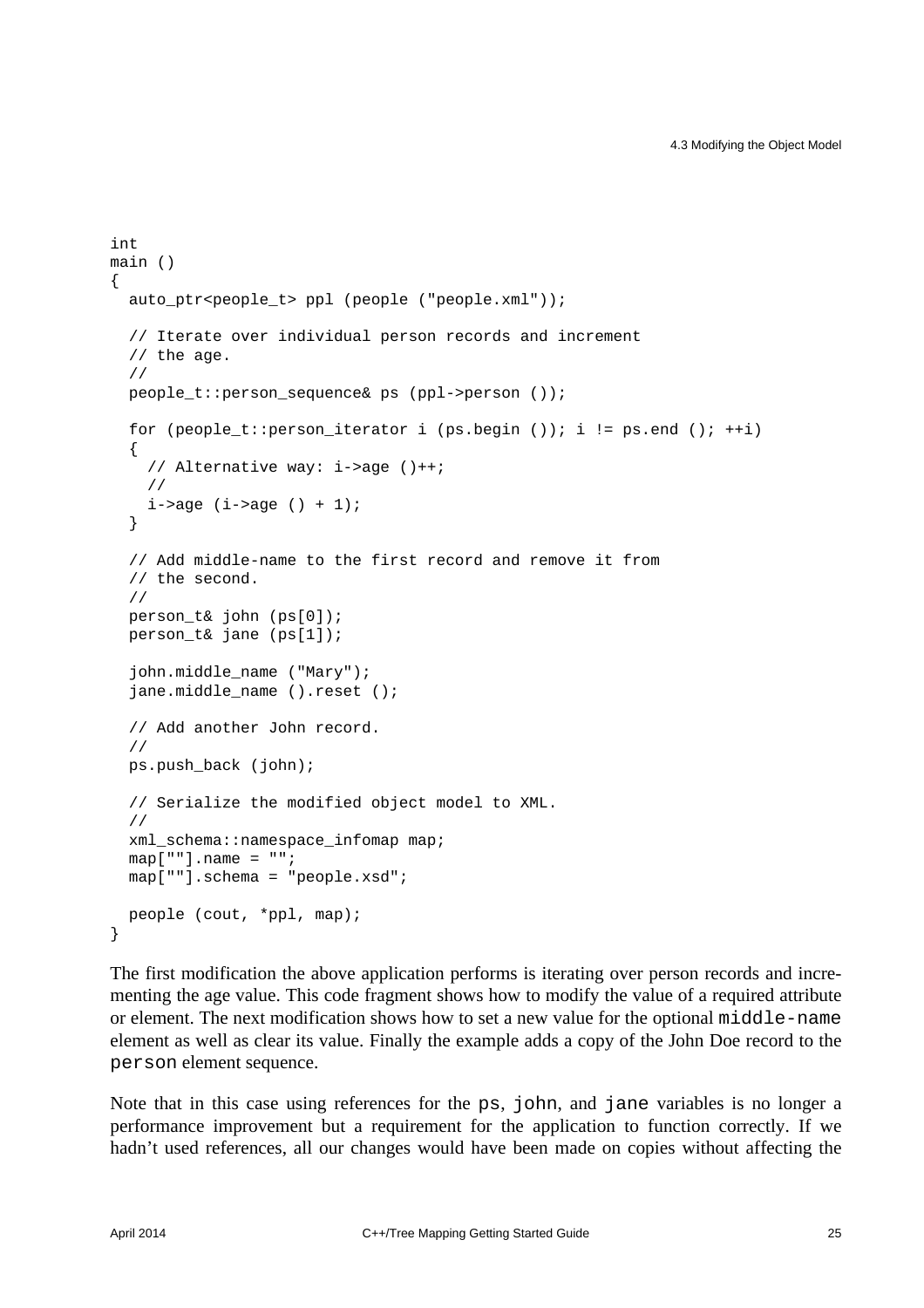4.4 Creating the Object Model from Scratch

object model.

If we run the above application on our sample people.xml, the output looks as follows:

```
<?xml version="1.0"?>
<people xmlns:xsi="http://www.w3.org/2001/XMLSchema-instance"
         xsi:noNamespaceSchemaLocation="people.xsd">
   <person id="1">
     <first-name>John</first-name>
     <middle-name>Mary</middle-name>
     <last-name>Doe</last-name>
     <gender>male</gender>
     <age>33</age>
   </person>
   <person id="2">
     <first-name>Jane</first-name>
     <last-name>Doe</last-name>
     <gender>female</gender>
     <age>29</age>
   </person>
   <person id="1">
     <first-name>John</first-name>
     <middle-name>Mary</middle-name>
     <last-name>Doe</last-name>
     <gender>male</gender>
     <age>33</age>
   </person>
```

```
</people>
```
#### <span id="page-29-0"></span>**4.4 Creating the Object Model from Scratch**

In this section we will learn how to create a new object model for our person records vocabulary. The following application recreates the content of the original people.xml file:

```
#include <iostream>
#include "people.hxx"
using namespace std;
int
main ()
{
  people_t ppl;
  people_t::person_sequence& ps (ppl.person ());
   // Add the John Doe record.
```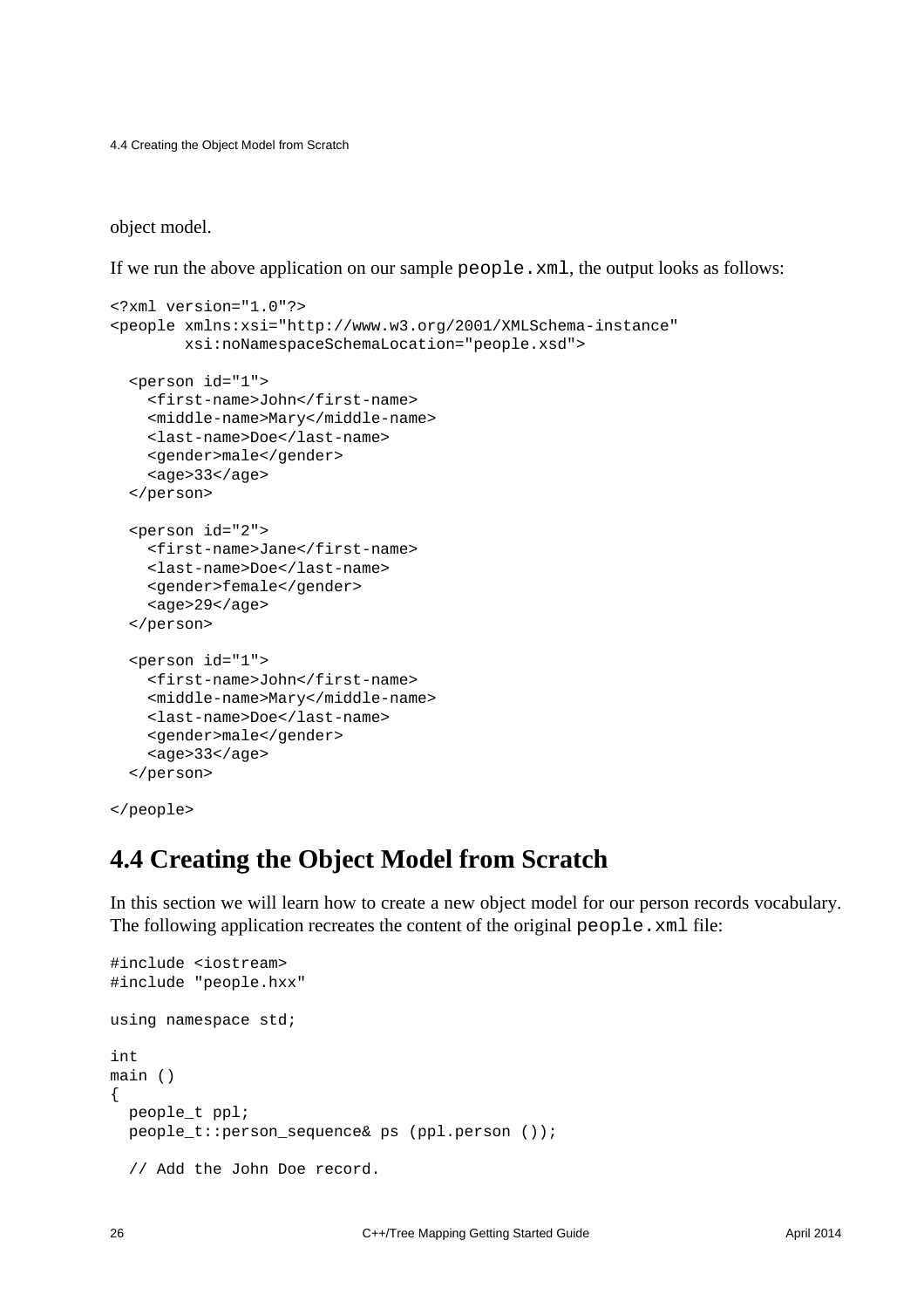```
 //
  ps.push_back (
person_t ("John", \frac{1}{2} // first-name
 "Doe", // last-name
             gender_t::male, // gender
             32, // age
             1));
  // Add the Jane Doe record.
  //
  ps.push_back (
   person_t ("Jane", \frac{1}{2} // first-name
             "Doe", // last-name
             gender_t::female, // gender
             28, // age
             2)); // id
  // Add middle name to the Jane Doe record.
  //
 person t& jane (ps.back ());
 jane.middle name ("Mary");
  // Serialize the object model to XML.
  //
  xml_schema::namespace_infomap map;
 map[""].name = "";
  map[""].schema = "people.xsd";
  people (cout, ppl, map);
```
The only new part in the above application is the calls to the people\_t and person\_t constructors. As a general rule, for each C++ class XSD generates a constructor with initializers for each element and attribute belonging to the *one* cardinality class. For our vocabulary, the following constructors are generated:

```
class person_t
{
  person t (const first name type&,
             const last_name_type&,
             const gender_type&,
             const age_type&,
             const id_type&);
};
class people_t
{
 people t ();
};
```
}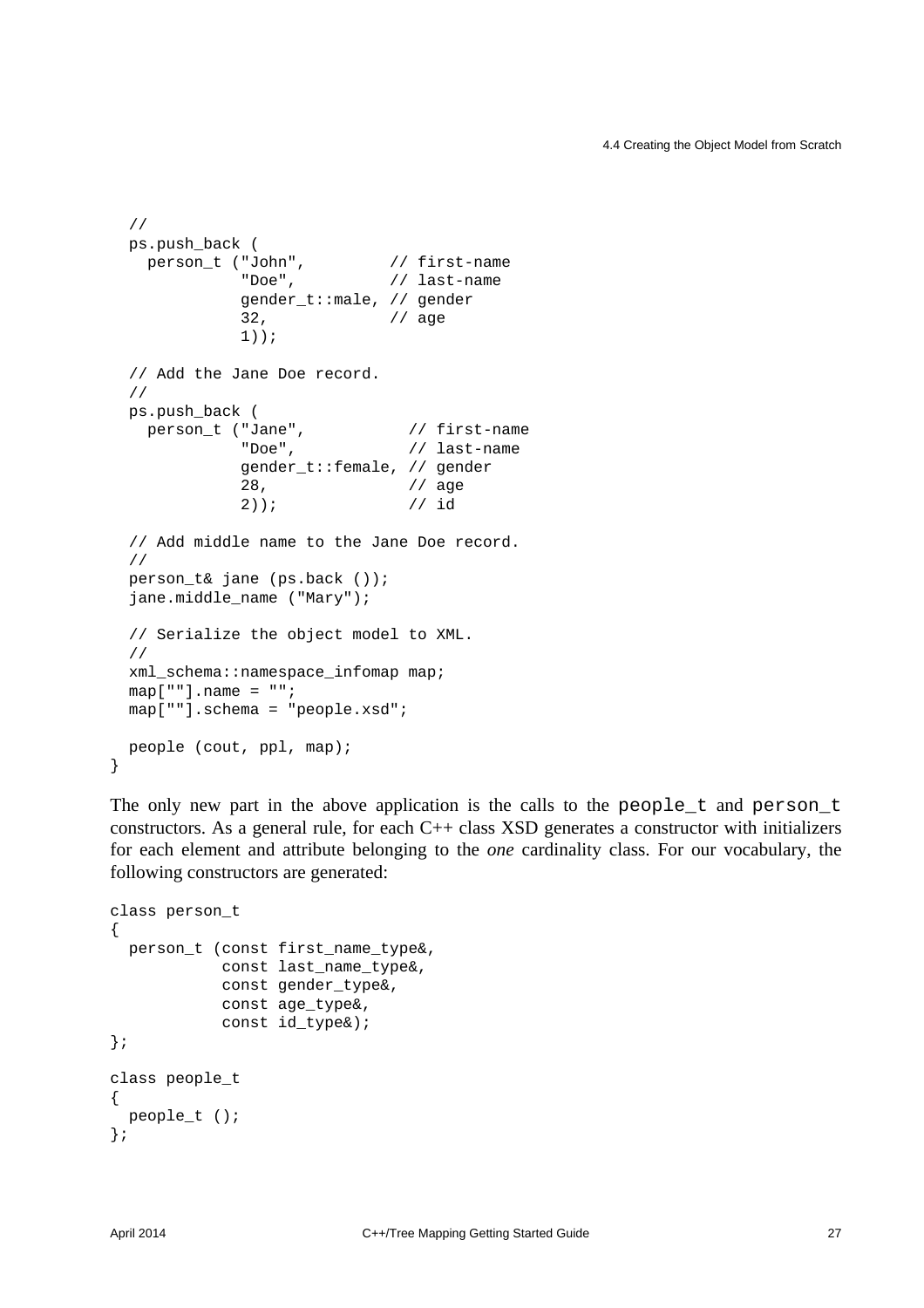Note also that we set the middle-name element on the Jane Doe record by obtaining a reference to that record in the object model and setting the middle-name value on it. This is a general rule that should be followed in order to obtain the best performance: if possible, direct modifications to the object model should be preferred to modifications on temporaries with subsequent copying. The following code fragment shows a semantically equivalent but slightly slower version:

```
// Add the Jane Doe record.
//
person_t jane ("Jane", \frac{1}{2} // first-name
              "Doe", // last-name
              gender_t::female, // gender
              28, // age
              2); // id
jane.middle name ("Mary");
ps.push_back (jane);
```
We can also go one step further to reduce copying and improve the performance of our application by using the non-copying push\_back() function which assumes ownership of the passed objects:

```
// Add the John Doe record. C++98 version.
//
auto_ptr<person_t> john_p (
 new person t ("John", // first-name
               "Doe", // last-name
               gender_t::male, // gender
               32, // age
               1));
ps.push back (john p); // assumes ownership
// Add the Jane Doe record. C++11 version
//
unique ptr<person t> jane p (
 new person t ("Jane", \frac{1}{1} first-name
               "Doe", // last-name
               gender_t::female, // gender
               28, // age
               2)); // id
ps.push_back (std::move (jane_p)); // assumes ownership
```
For more information on the non-copying modifier functions refer to [Section 2.8, "Mapping for](http://www.codesynthesis.com/projects/xsd/documentation/cxx/tree/manual/#2.8) [Local Elements and Attributes"](http://www.codesynthesis.com/projects/xsd/documentation/cxx/tree/manual/#2.8) in the C++/Tree Mapping User Manual. The above application produces the following output: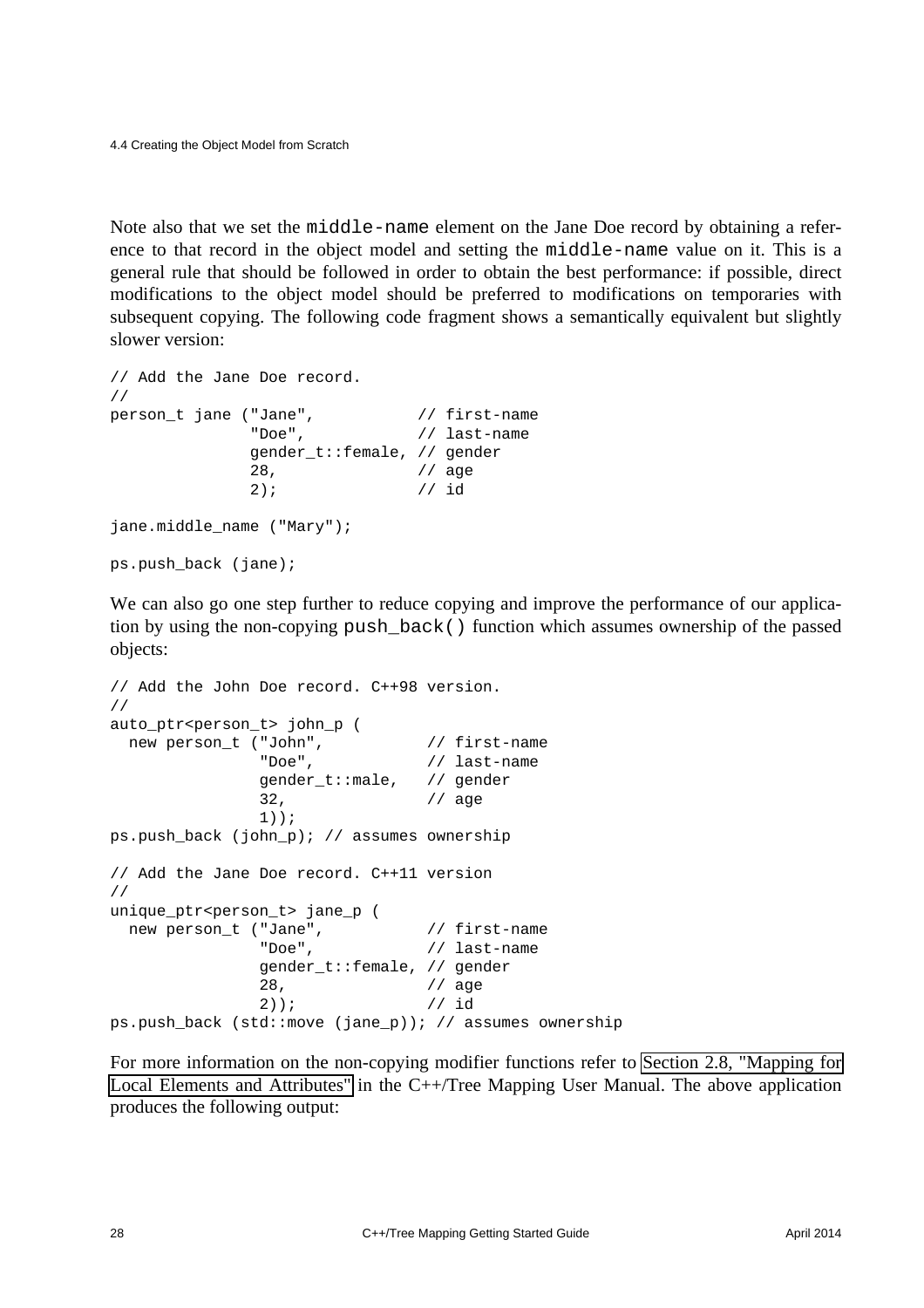```
<?xml version="1.0" ?>
<people xmlns:xsi="http://www.w3.org/2001/XMLSchema-instance"
         xsi:noNamespaceSchemaLocation="people.xsd">
   <person id="1">
     <first-name>John</first-name>
     <last-name>Doe</last-name>
     <gender>male</gender>
     <age>32</age>
   </person>
   <person id="2">
     <first-name>Jane</first-name>
     <middle-name>Mary</middle-name>
     <last-name>Doe</last-name>
     <gender>female</gender>
    <a>qe>28</aqe>
   </person>
```

```
</people>
```
## <span id="page-32-0"></span>**4.5 Mapping for the Built-in XML Schema Types**

Our person record vocabulary uses several built-in XML Schema types: string, short, and unsignedInt. Until now we haven't talked about the mapping of built-in XML Schema types to C++ types and how to work with them. This section provides an overview of the built-in types. For more detailed information refer to [Section 2.5, "Mapping for Built-in Data Types"](http://www.codesynthesis.com/projects/xsd/documentation/cxx/tree/manual/#2.5) in the C++/Tree Mapping User Manual.

In XML Schema, built-in types are defined in the XML Schema namespace. By default, the  $C++/Tree$  mapping maps this namespace to  $C++$  namespace  $xml$  schema (this mapping can be altered with the --namespace-map option). The following table summarizes the mapping of XML Schema built-in types to C++ types:

| <b>XML</b> Schema type      | Alias in the xml_schema<br>namespace | $C++type$      |  |  |  |
|-----------------------------|--------------------------------------|----------------|--|--|--|
| fixed-length integral types |                                      |                |  |  |  |
| byte                        | byte                                 | signed char    |  |  |  |
| unsignedByte                | unsigned_byte                        | unsigned char  |  |  |  |
| short                       | short_                               | short          |  |  |  |
| unsignedShort               | unsigned_short                       | unsigned short |  |  |  |
| int                         | int                                  | int            |  |  |  |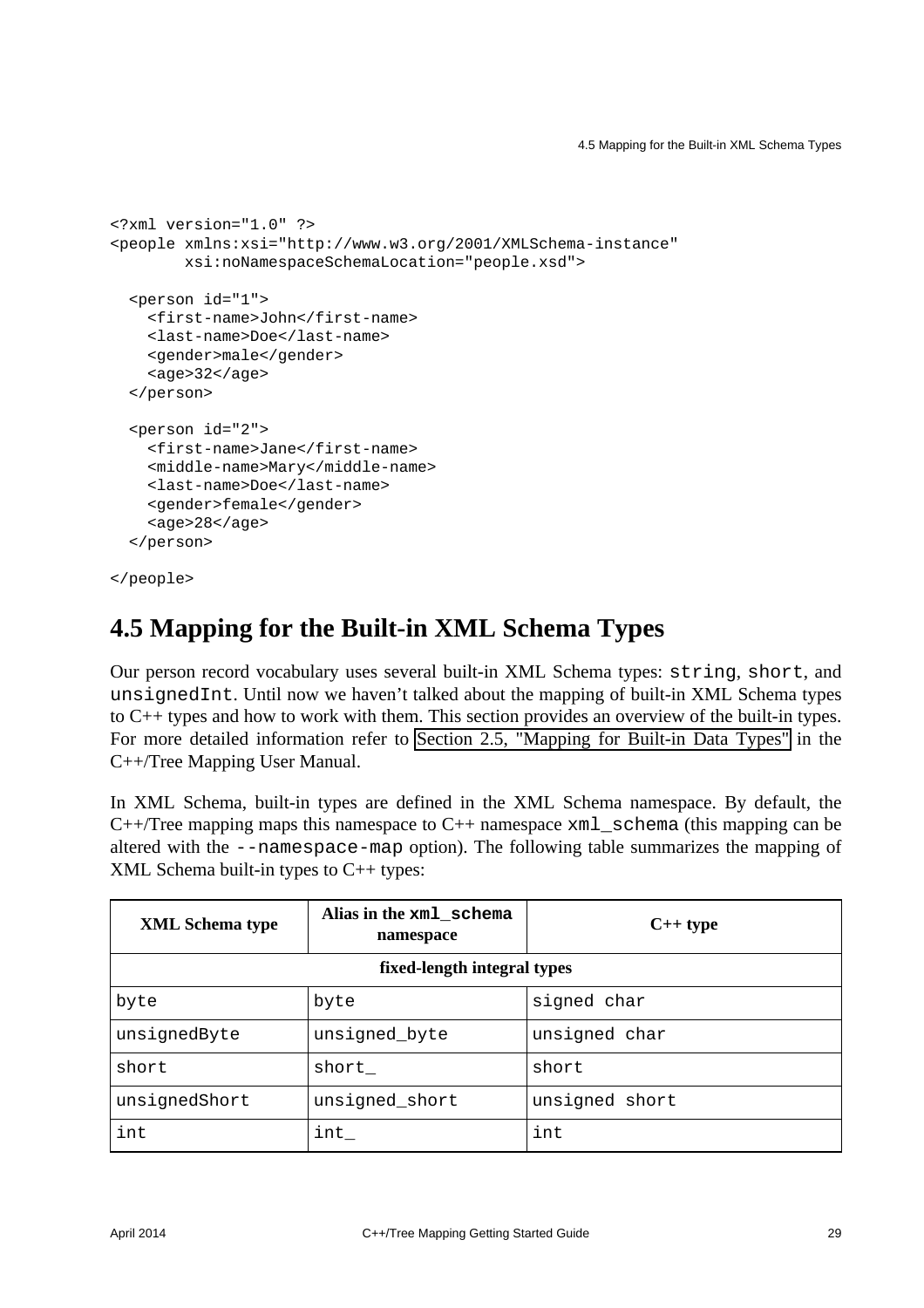4.5 Mapping for the Built-in XML Schema Types

| unsignedInt                              | unsigned_int         | unsigned int                                   |  |  |  |
|------------------------------------------|----------------------|------------------------------------------------|--|--|--|
| long                                     | long                 | long long                                      |  |  |  |
| unsignedLong                             | unsigned_long        | unsigned long long                             |  |  |  |
| arbitrary-length integral types          |                      |                                                |  |  |  |
| integer                                  | integer              | long long                                      |  |  |  |
| nonPositiveInteger                       | non_positive_integer | long long                                      |  |  |  |
| nonNegativeInteger                       | non_negative_integer | unsigned long long                             |  |  |  |
| positiveInteger                          | positive_integer     | unsigned long long                             |  |  |  |
| negativeInteger                          | negative_integer     | long long                                      |  |  |  |
| boolean types                            |                      |                                                |  |  |  |
| boolean                                  | boolean              | bool                                           |  |  |  |
| fixed-precision floating-point types     |                      |                                                |  |  |  |
| float                                    | float                | float                                          |  |  |  |
| double                                   | double_              | double                                         |  |  |  |
| arbitrary-precision floating-point types |                      |                                                |  |  |  |
| decimal                                  | decimal              | double                                         |  |  |  |
| string types                             |                      |                                                |  |  |  |
| string                                   | string               | type derived from std: : basic_string          |  |  |  |
| normalizedString                         | normalized_string    | type derived from string                       |  |  |  |
| token                                    | token                | type derived from normalized_string            |  |  |  |
| Name                                     | name                 | type derived from token                        |  |  |  |
| NMTOKEN                                  | nmtoken              | type derived from token                        |  |  |  |
| NMTOKENS                                 | nmtokens             | type derived from sequence <nmtoken></nmtoken> |  |  |  |
| NCName                                   | ncname               | type derived from name                         |  |  |  |
| language                                 | language             | type derived from token                        |  |  |  |
| qualified name                           |                      |                                                |  |  |  |
| QName                                    | qname                | xml_schema:: qname                             |  |  |  |
| <b>ID/IDREF</b> types                    |                      |                                                |  |  |  |
| ID                                       | id                   | type derived from ncname                       |  |  |  |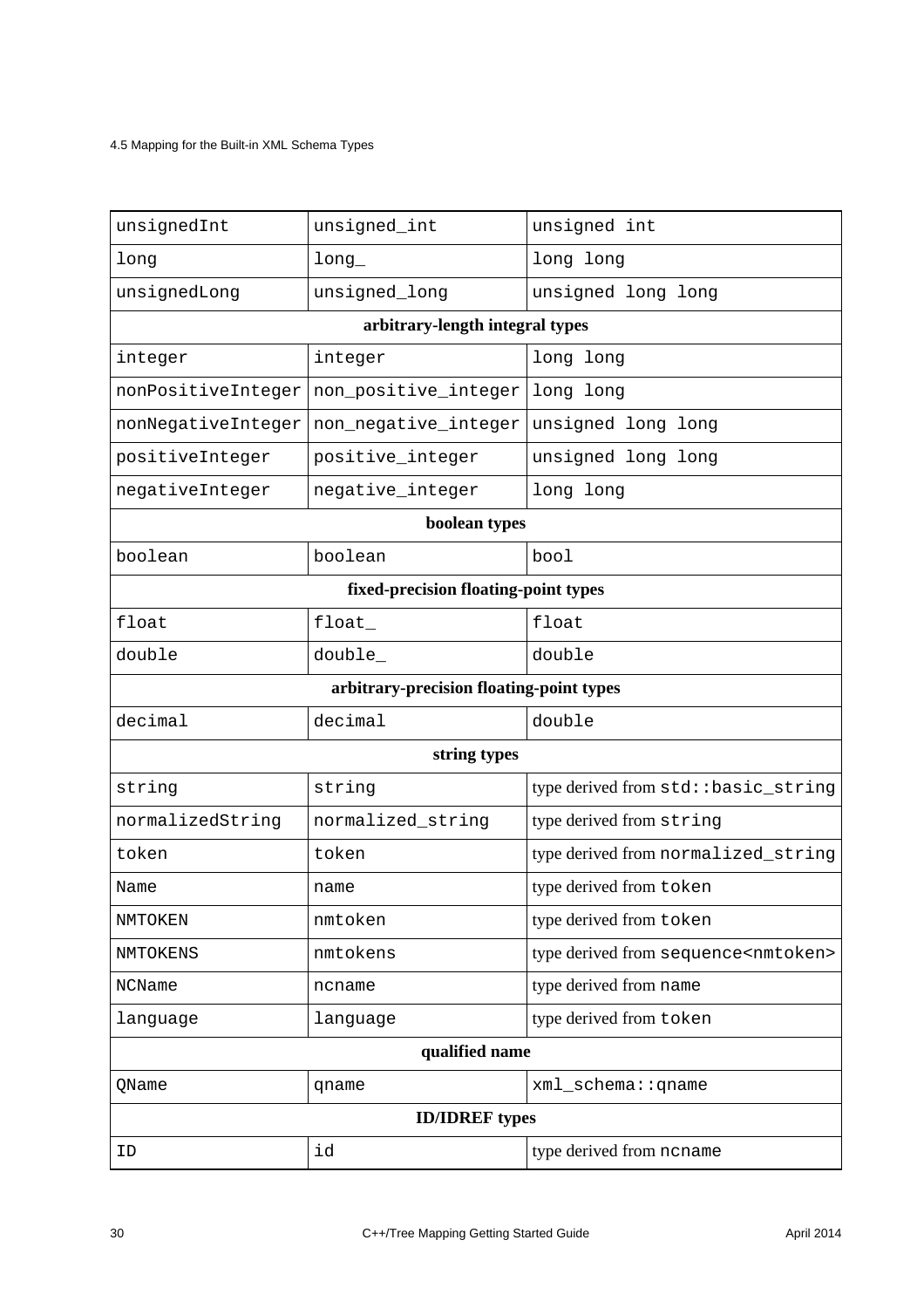| <b>IDREF</b>     | idref         | type derived from ncname                     |  |  |  |
|------------------|---------------|----------------------------------------------|--|--|--|
| <b>IDREFS</b>    | idrefs        | type derived from sequence <idref></idref>   |  |  |  |
| <b>URI</b> types |               |                                              |  |  |  |
| anyURI           | uri           | type derived from std: : basic_string        |  |  |  |
| binary types     |               |                                              |  |  |  |
| base64Binary     | base64_binary | xml_schema::base64_binary                    |  |  |  |
| hexBinary        | hex_binary    | xml_schema::hex_binary                       |  |  |  |
| date/time types  |               |                                              |  |  |  |
| date             | date          | xml schema::date                             |  |  |  |
| dateTime         | date_time     | xml_schema::date_time                        |  |  |  |
| duration         | duration      | xml_schema::duration                         |  |  |  |
| qDay             | gday          | xml_schema::gday                             |  |  |  |
| gMonth           | gmonth        | xml_schema::gmonth                           |  |  |  |
| gMonthDay        | gmonth_day    | xml_schema::gmonth_day                       |  |  |  |
| gYear            | gyear         | xml_schema::gyear                            |  |  |  |
| gYearMonth       | gyear_month   | xml_schema::gyear_month                      |  |  |  |
| time             | time          | xml_schema::time                             |  |  |  |
| entity types     |               |                                              |  |  |  |
| ENTITY           | entity        | type derived from name                       |  |  |  |
| ENTITIES         | entities      | type derived from sequence <entity></entity> |  |  |  |

As you can see from the table above a number of built-in XML Schema types are mapped to fundamental C++ types such as int or bool. All string-based XML Schema types are mapped to  $C_{++}$  types that are derived from either  $std::string$  or  $std::wstring$ , depending on the character type selected. For access and modification purposes these types can be treated as std::string. A number of built-in types, such as qname, the binary types, and the date/time types do not have suitable fundamental or standard C++ types to map to. As a result, these types are implemented from scratch in the XSD runtime. For more information on their interfaces refer to [Section 2.5, "Mapping for Built-in Data Types"](http://www.codesynthesis.com/projects/xsd/documentation/cxx/tree/manual/#2.5) in the C++/Tree Mapping User Manual.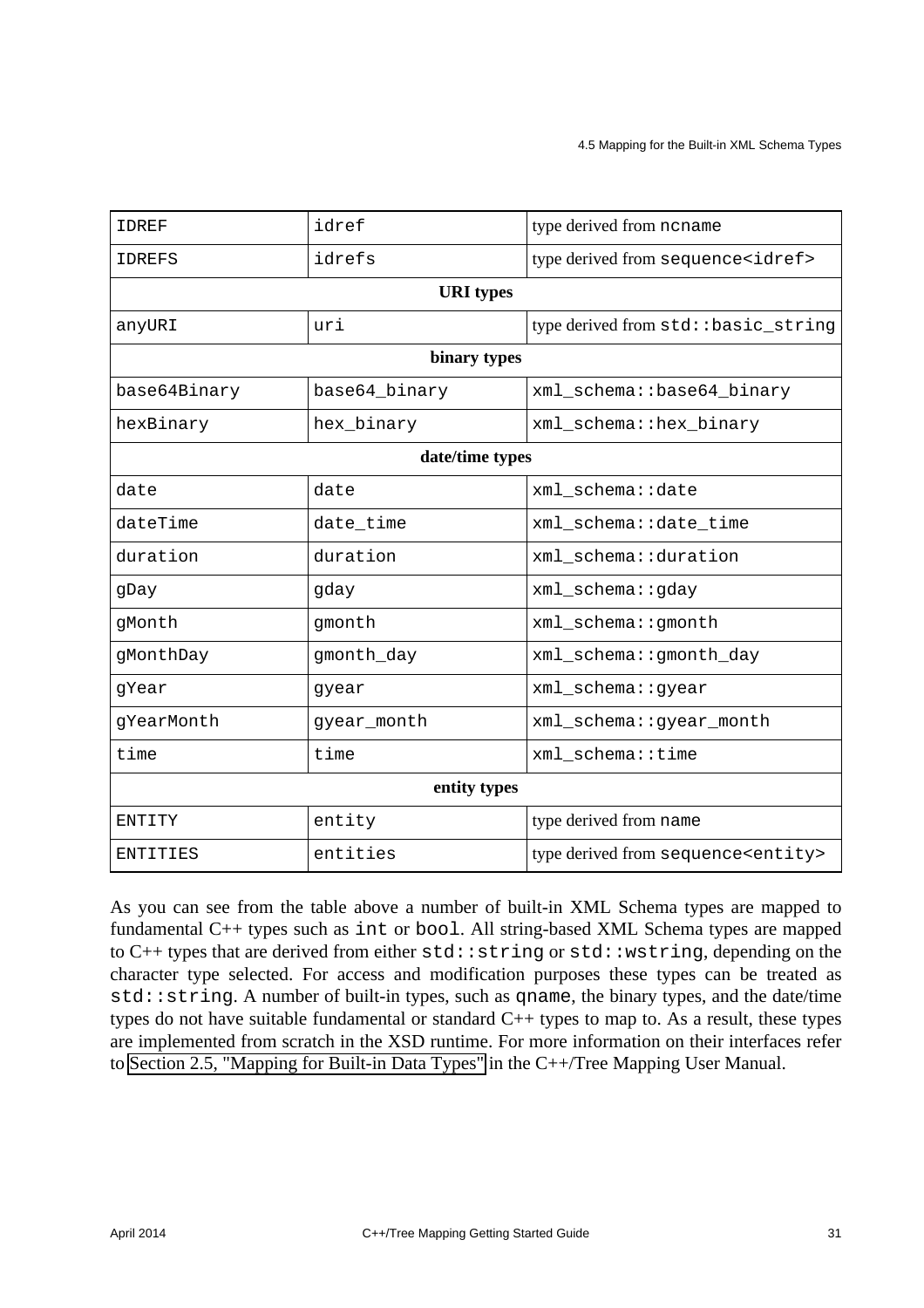5 Parsing

## <span id="page-35-0"></span>**5 Parsing**

We have already seen how to parse XML to an object model in this guide before. In this chapter we will discuss the parsing topic in more detail.

By default, the C++/Tree mapping provides a total of 14 overloaded parsing functions. They differ in the input methods used to read XML as well as the error reporting mechanisms. It is also possible to generate types for root elements instead of parsing and serialization functions. This may be useful if your XML vocabulary has multiple root elements. For more information on element types refer to [Section 2.9, "Mapping for Global Elements"](http://www.codesynthesis.com/projects/xsd/documentation/cxx/tree/manual/#2.9) in the C++/Tree Mapping User Manual.

In this section we will discuss the most commonly used versions of the parsing functions. For a comprehensive description of parsing refer to [Chapter 3, "Parsing"](http://www.codesynthesis.com/projects/xsd/documentation/cxx/tree/manual/#3) in the  $C++/Tree$  Mapping User Manual. For the people global element from our person record vocabulary, we will concentrate on the following three parsing functions:

```
std::[auto|unique]_ptr<people_t>
people (const std::string& uri,
        xml schema::flags f = 0,
         const xml_schema::properties& p = xml_schema::properties ());
std:: [auto|unique] ptr<people t>
people (std::istream& is,
        xml schema::flags f = 0,
        const xml schema::properties& p = xml schema::properties ());
std::[auto|unique]_ptr<people_t>
people (std::istream& is,
        const std:: string& resource id,
        xml schema::flags f = 0,
        const xml schema::properties& p = :: xml schema::properties ());
```
The first function parses a local file or a URI. We have already used this parsing function in the previous chapters. The second and third functions read XML from a standard input stream. The last function also requires a resource id. This id is used to identify the XML document being parser in diagnostics messages as well as to resolve relative paths to other documents (for example, schemas) that might be referenced from the XML document.

The last two arguments to all three parsing functions are parsing flags and properties. The flags argument provides a number of ways to fine-tune the parsing process. The properties argument allows to pass additional information to the parsing functions. We will use these two arguments in [Section 5.1, "XML Schema Validation and Searching"](#page-36-0) below. All three functions return the object model as either  $std: iauto\_ptr (C++98)$  or  $std: iunique\_ptr (C++11)$ , depending on the  $C_{++}$  standard selected ( $-\text{std }$ XSD compiler option). The following example shows how we can use the above parsing functions: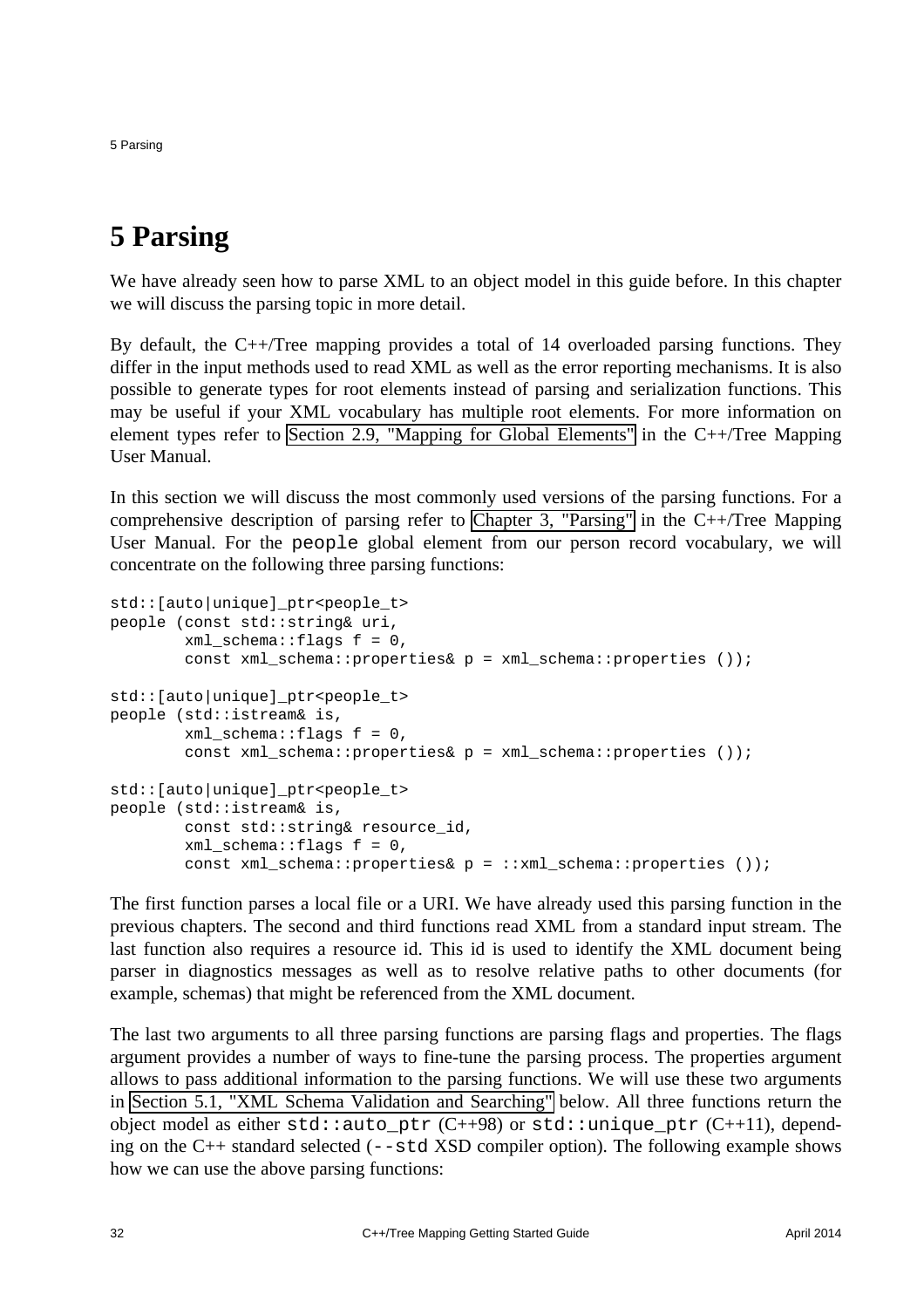```
using std::auto ptr;
// Parse a local file or URI.
//
auto_ptr<people_t> p1 (people ("people.xml"));
auto ptr<people t> p2 (people ("http://example.com/people.xml"));
// Parse a local file via ifstream.
//
std::ifstream ifs ("people.xml");
auto_ptr<people_t> p3 (people (ifs, "people.xml"));
// Parse an XML string.
//
std::string str ("..."); // XML in a string.
std::istringstream iss (str);
auto ptr<people t> p4 (people (iss));
```
#### <span id="page-36-0"></span>**5.1 XML Schema Validation and Searching**

The C++/Tree mapping relies on the underlying Xerces-C++ XML parser for full XML document validation. The XML Schema validation is enabled by default and can be disabled by passing the xml\_schema::flags::dont\_validate flag to the parsing functions, for example:

```
auto ptr<people t> p (
  people ("people.xml", xml_schema::flags::dont_validate));
```
Even when XML Schema validation is disabled, the generated code still performs a number of checks to prevent construction of an inconsistent object model (for example, an object model with missing required attributes or elements).

When XML Schema validation is enabled, the XML parser needs to locate a schema to validate against. There are several methods to provide the schema location information to the parser. The easiest and most commonly used method is to specify schema locations in the XML document itself with the schemaLocation or noNamespaceSchemaLocation attributes, for example:

```
<?xml version="1.0" ?>
<people xmlns:xsi="http://www.w3.org/2001/XMLSchema-instance"
        xsi:noNamespaceSchemaLocation="people.xsd"
        xsi:schemaLocation="http://www.w3.org/XML/1998/namespace xml.xsd">
```
As you might have noticed, we used this method in all the sample XML documents presented in this guide up until now. Note that the schema locations specified with these two attributes are relative to the document's path unless they are absolute URIs (that is start with  $http://$ , file://, etc.). In particular, if you specify just file names as your schema locations, as we did above, then the schemas should reside in the same directory as the XML document itself.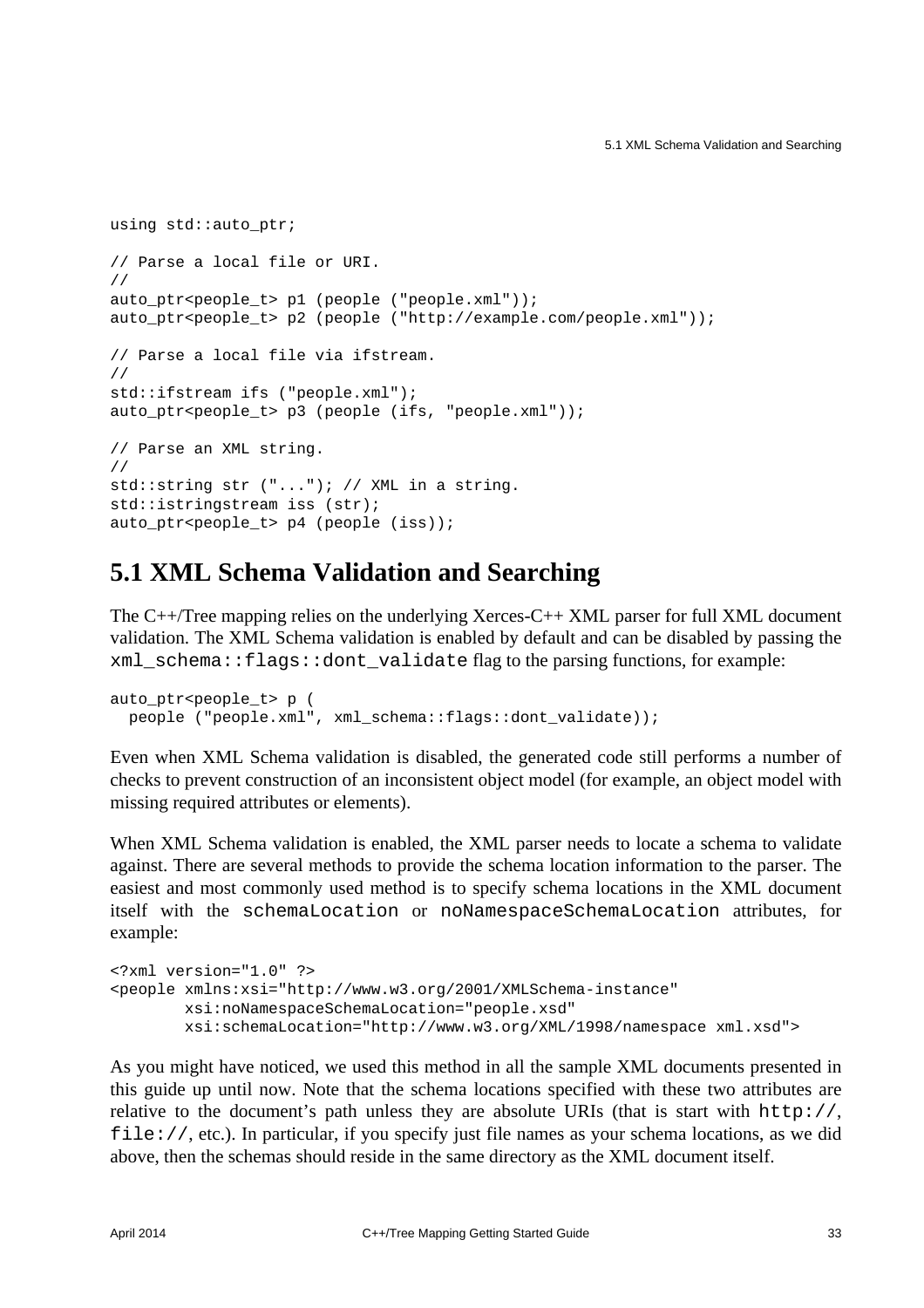5.1 XML Schema Validation and Searching

Another method of providing the schema location information is via the  $xml\_schema: :prop$ erties argument, as shown in the following example:

```
xml_schema::properties props;
props.no_namespace_schema_location ("people.xsd");
props.schema_location ("http://www.w3.org/XML/1998/namespace", "xml.xsd");
auto_ptr<people_t> p (people ("people.xml", 0, props));
```
The schema locations provided with this method overrides those specified in the XML document. As with the previous method, the schema locations specified this way are relative to the document's path unless they are absolute URIs. In particular, if you want to use local schemas that are not related to the document being parsed, then you will need to use the  $file://URI. The$ following example shows how to use schemas that reside in the current working directory:

```
#include <unistd.h> // getcwd
#include <limits.h> // PATH_MAX
char cwd[PATH_MAX];
if (getcwd (cwd, PATH MAX) == 0)
{
   // Buffer too small?
}
xml_schema::properties props;
props.no_namespace_schema_location (
  "file:///" + std::string (cwd) + "/people.xsd");
props.schema_location (
   "http://www.w3.org/XML/1998/namespace",
  "file:///" + std::string (cwd) + "/xml.xsd");
auto_ptr<people_t> p (people ("people.xml", 0, props));
```
A third method is the most useful if you are planning to parse several XML documents of the same vocabulary. In that case it may be beneficial to pre-parse and cache the schemas in the XML parser which can then be used to parse all documents without re-parsing the schemas. For more information on this method refer to the caching example in the examples/cxx/tree/ directory of the XSD distribution. It is also possible to convert the schemas into a pre-compiled binary representation and embed this representation directly into the application executable. With this approach your application can perform XML Schema validation without depending on any external schema files. For more information on how to achieve this refer to the embedded example in the examples/ $cxx/tree/$  directory of the XSD distribution.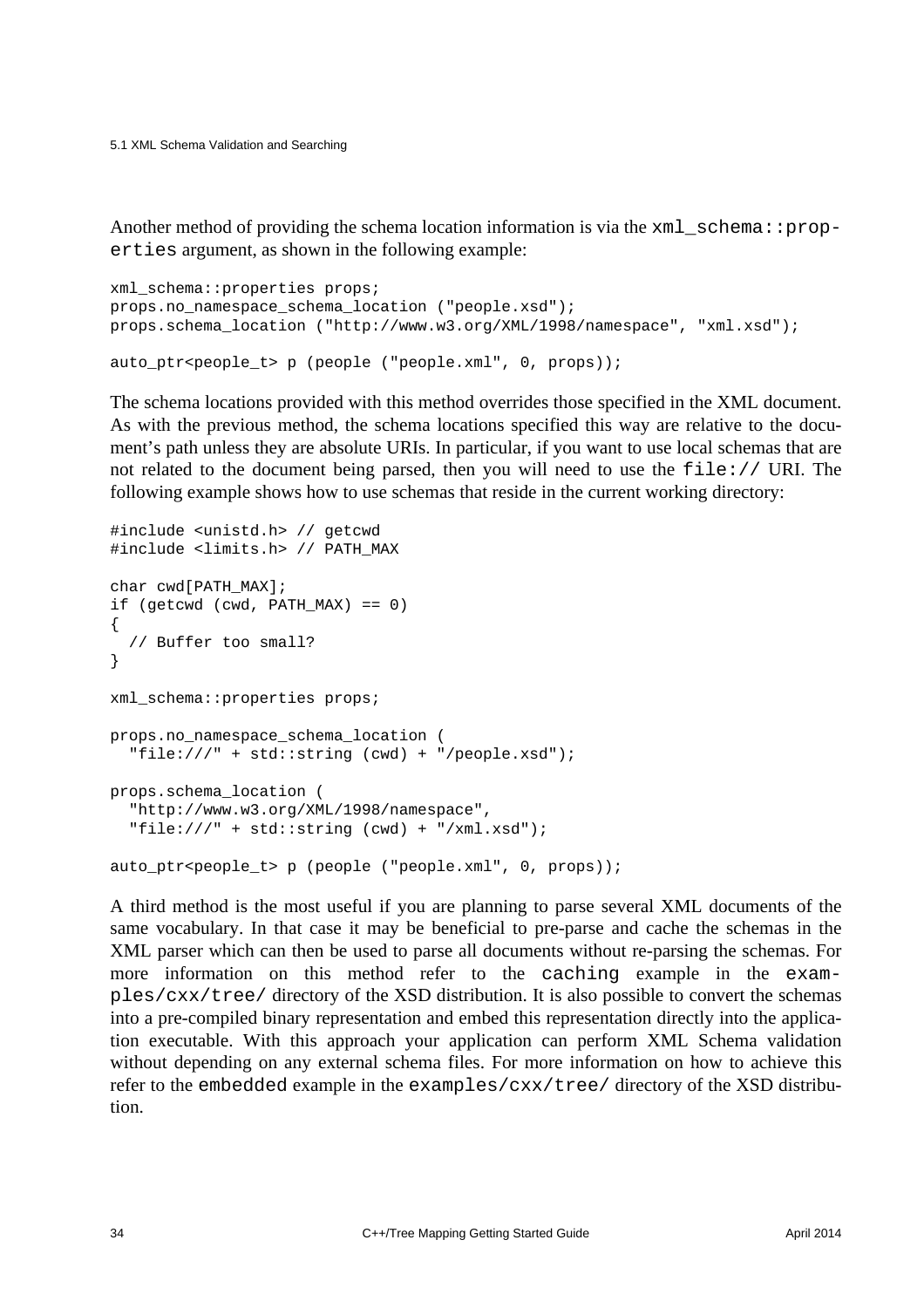When the XML parser cannot locate a schema for the XML document, the validation fails and XML document elements and attributes for which schema definitions could not be located are reported in the diagnostics. For example, if we remove the noNamespaceSchemaLocation attribute in people.xml from the previous chapter, then we will get the following diagnostics if we try to parse this file with validation enabled:

```
people.xml:2:63 error: no declaration found for element 'people'
people.xml:4:18 error: no declaration found for element 'person'
people.xml:4:18 error: attribute 'id' is not declared for element 'person'
people.xml:5:17 error: no declaration found for element 'first-name'
people.xml:6:18 error: no declaration found for element 'middle-name'
people.xml:7:16 error: no declaration found for element 'last-name'
people.xml:8:13 error: no declaration found for element 'gender'
people.xml:9:10 error: no declaration found for element 'age'
```
## <span id="page-38-0"></span>**5.2 Error Handling**

The parsing functions offer a number of ways to handle error conditions with the  $C_{++}$  exceptions being the most commonly used mechanism. All C++/Tree exceptions derive from common base xml\_schema::exception which in turn derives from std::exception. The easiest way to uniformly handle all possible C++/Tree exceptions and print detailed information about the error is to catch and print  $xml$  schema:  $:$ exception, as shown in the following example:

```
try
{
  auto_ptr<people_t> p (people ("people.xml"));
}
catch (const xml_schema::exception& e)
{
 cerr << e << endl;
}
```
Each individual C++/Tree exception also allows you to obtain error details programmatically. For example, the  $xml$  schema:: $parsing$  exception is thrown when the XML parsing and validation in the underlying XML parser fails. It encapsulates various diagnostics information such as the file name, line and column numbers, as well as the error or warning message for each entry. For more information about this and other exceptions that can be thrown during parsing, refer to [Section 3.3, "Error Handling"](http://www.codesynthesis.com/projects/xsd/documentation/cxx/tree/manual/#3.3) in the C++/Tree Mapping User Manual.

Note that if you are parsing  $std::istream$  on which exceptions are not enabled, then you will need to check the stream state after the call to the parsing function in order to detect any possible stream failures, for example:

```
std::ifstream ifs ("people.xml");
if (ifs.fail ())
{
```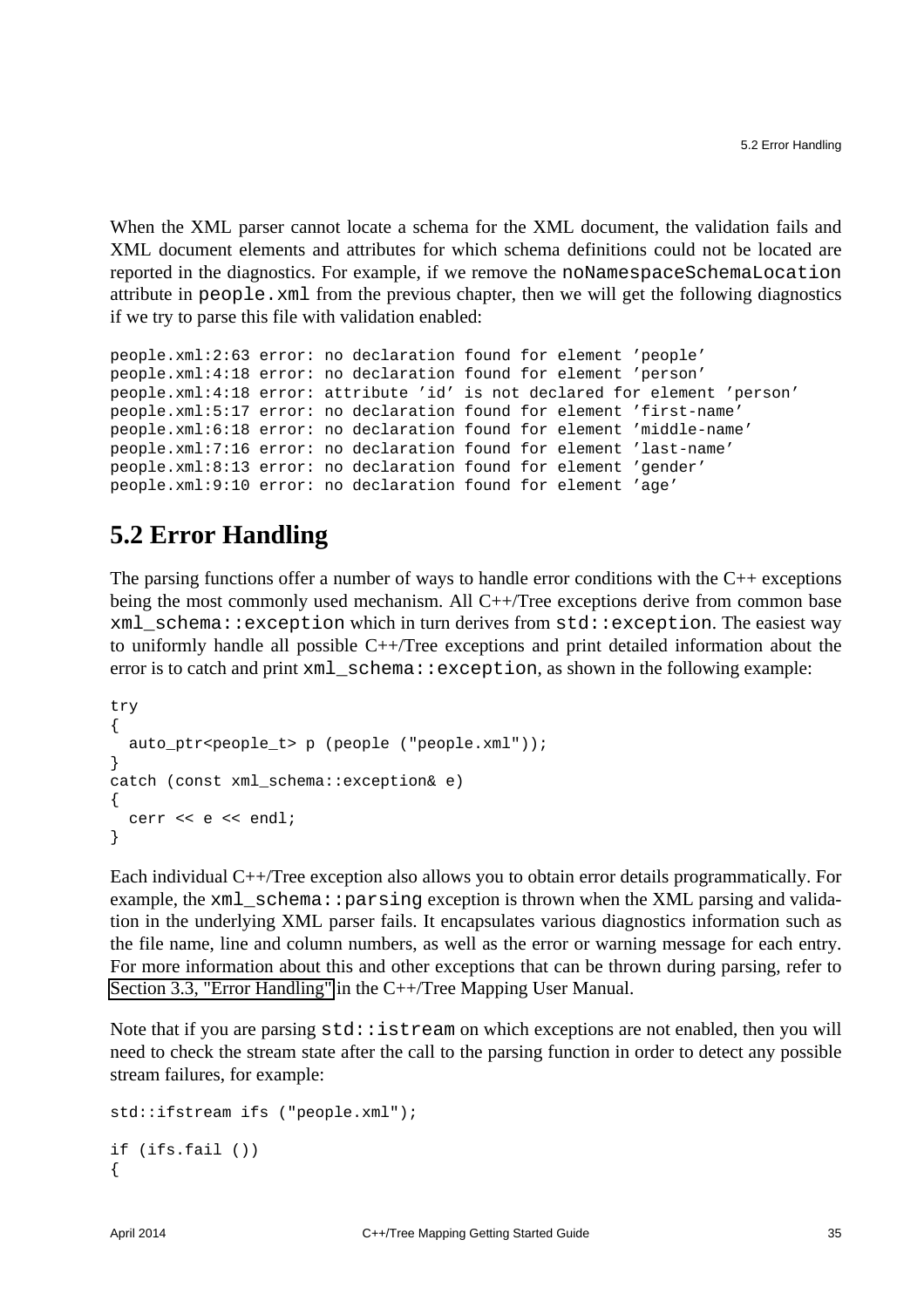```
 cerr << "people.xml: unable to open" << endl;
  return 1;
}
auto_ptr<people_t> p (people (ifs, "people.xml"));
if (ifs.fail ())
{
  cerr << "people.xml: read error" << endl;
  return 1;
}
```
The above example can be rewritten to use exceptions as shown below:

```
try
{
  std::ifstream ifs;
  ifs.exceptions (std::ifstream::badbit | std::ifstream::failbit);
  ifs.open ("people.xml");
  auto_ptr<people_t> p (people (ifs, "people.xml"));
}
catch (const std::ifstream::failure&)
{
  cerr << "people.xml: unable to open or read error" << endl;
  return 1;
}
```
## <span id="page-39-0"></span>**6 Serialization**

We have already seen how to serialize an object model back to XML in this guide before. In this chapter we will discuss the serialization topic in more detail.

By default, the C++/Tree mapping provides a total of 8 overloaded serialization functions. They differ in the output methods used to write XML as well as the error reporting mechanisms. It is also possible to generate types for root elements instead of parsing and serialization functions. This may be useful if your XML vocabulary has multiple root elements. For more information on element types refer to [Section 2.9, "Mapping for Global Elements"](http://www.codesynthesis.com/projects/xsd/documentation/cxx/tree/manual/#2.9) in the C++/Tree Mapping User Manual.

In this section we will discuss the most commonly used version of serialization functions. For a comprehensive description of serialization refer to [Chapter 4, "Serialization"](http://www.codesynthesis.com/projects/xsd/documentation/cxx/tree/manual/#4) in the C++/Tree Mapping User Manual. For the people global element from our person record vocabulary, we will concentrate on the following serialization function: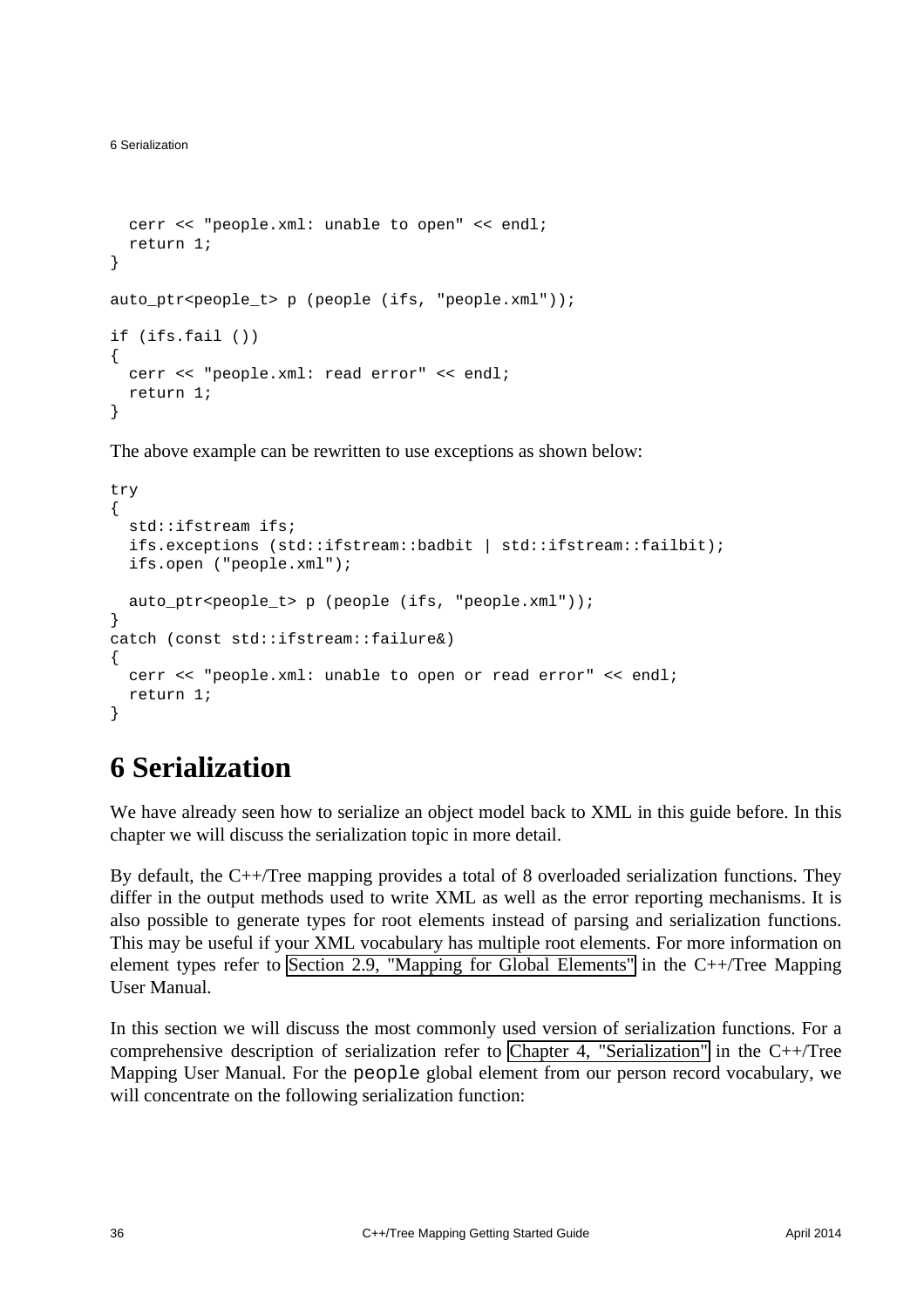```
void
people (std::ostream& os,
        const people_t& x,
        const xml schema::namespace infomap& map =
          xml_schema::namespace_infomap (),
         const std::string& encoding = "UTF-8",
        xml schema::flags f = 0);
```
This function serializes the object model passed as the second argument to the standard output stream passed as the first argument. The third argument is a namespace information map which we will discuss in more detail in the next section. The fourth argument is a character encoding that the resulting XML document should be in. Possible valid values for this argument are "US-ASCII", "ISO8859-1", "UTF-8", "UTF-16BE", "UTF-16LE", "UCS-4BE", and "UCS-4LE". Finally, the flags argument allows fine-tuning of the serialization process. The following example shows how we can use the above serialization function:

```
people t& p = \ldotsxml_schema::namespace_infomap map;
map[""].schema = "people.xsd";
// Serialize to stdout.
//
people (std::cout, p, map);
// Serialize to a file.
//
std::ofstream ofs ("people.xml");
people (ofs, p, map);
// Serialize to a string.
//
std::ostringstream oss;
people (oss, p, map);
std::string xml (oss.str ());
```
#### <span id="page-40-0"></span>**6.1 Namespace and Schema Information**

While XML serialization can be done just from the object model alone, it is often desirable to assign meaningful prefixes to XML namespaces used in the vocabulary as well as to provide the schema location information. This is accomplished by passing the namespace information map to the serialization function. The key in this map is a namespace prefix that should be assigned to an XML namespace specified in the name variable of the map value. You can also assign an optional schema location for this namespace in the schema variable. Based on each key-value entry in this map, the serialization function adds two attributes to the resulting XML document: the namespace-prefix mapping attribute and schema location attribute. The empty prefix indicates that the namespace should be mapped without a prefix. For example, the following map: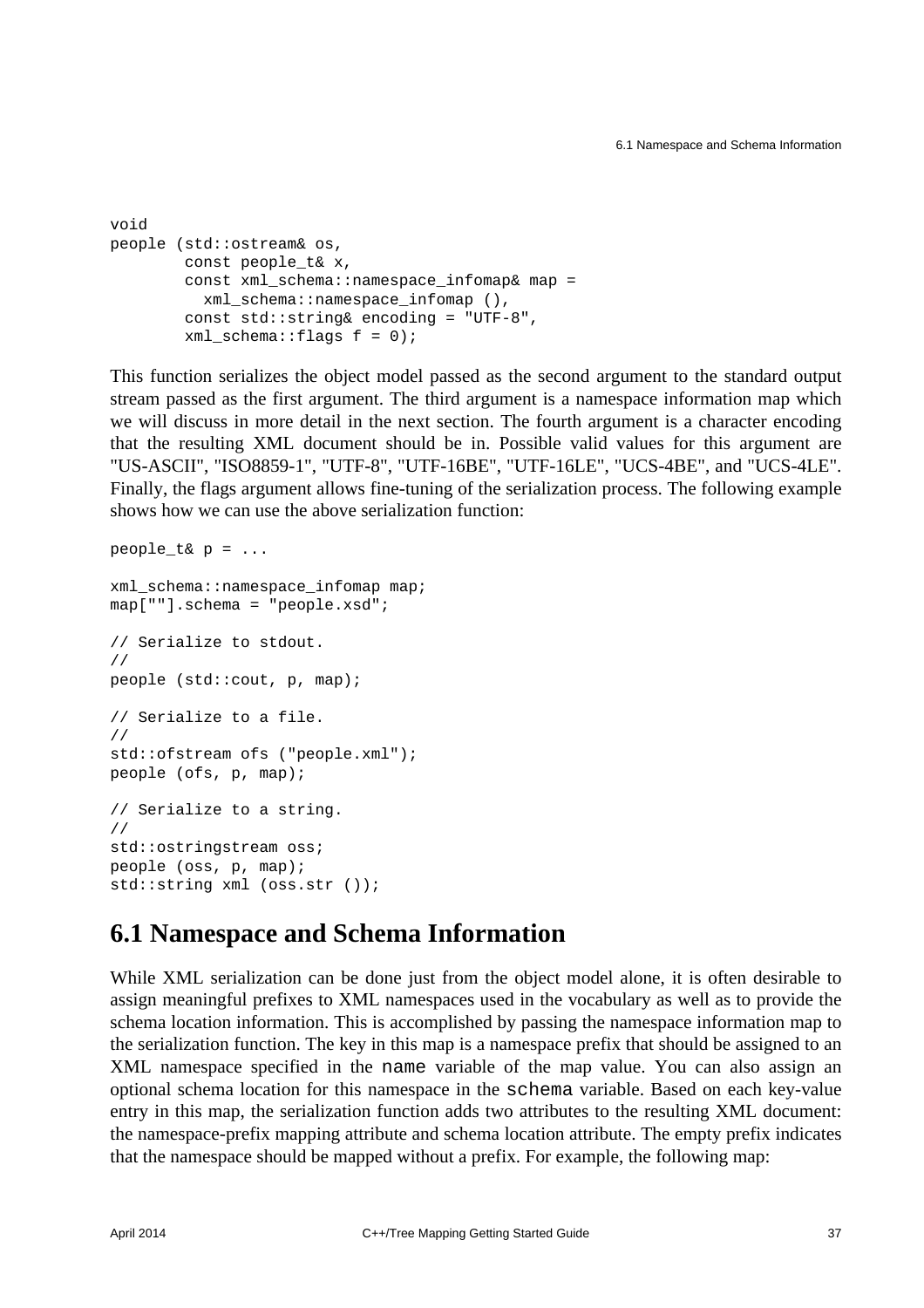6.2 Error Handling

```
xml_schema::namespace_infomap map;
map[""].name = "http://www.example.com/example";
map[""].schema = "example.xsd";
map["x"].name = "http://www.w3.org/XML/1998/namespace";
map["x"].schema = "xml.xsd";
```
#### Results in the following XML document:

```
<?xml version="1.0" ?>
<example
  xmlns="http://www.example.com/example"
  xmlns:x="http://www.w3.org/XML/1998/namespace"
  xmlns:xsi="http://www.w3.org/2001/XMLSchema-instance"
  xsi:schemaLocation="http://www.example.com/example example.xsd
                       http://www.w3.org/XML/1998/namespace xml.xsd">
```
The empty namespace indicates that the vocabulary has no target namespace. For example, the following map results in only the noNamespaceSchemaLocation attribute being added:

```
xml_schema::namespace_infomap map;
```

```
map[ ""].name = "";
map[""].schema = "example.xsd";
```
#### <span id="page-41-0"></span>**6.2 Error Handling**

Similar to the parsing functions, the serialization functions offer a number of ways to handle error conditions with the C++ exceptions being the most commonly used mechanisms. As with parsing, the easiest way to uniformly handle all possible serialization exceptions and print detailed information about the error is to catch and print  $xml$  schema::exception:

```
try
{
 people t& p = \ldots xml_schema::namespace_infomap map;
  map[""].schema = "people.xsd";
  people (std::cout, p, map));
}
catch (const xml_schema::exception& e)
{
  cerr << e << endl;
}
```